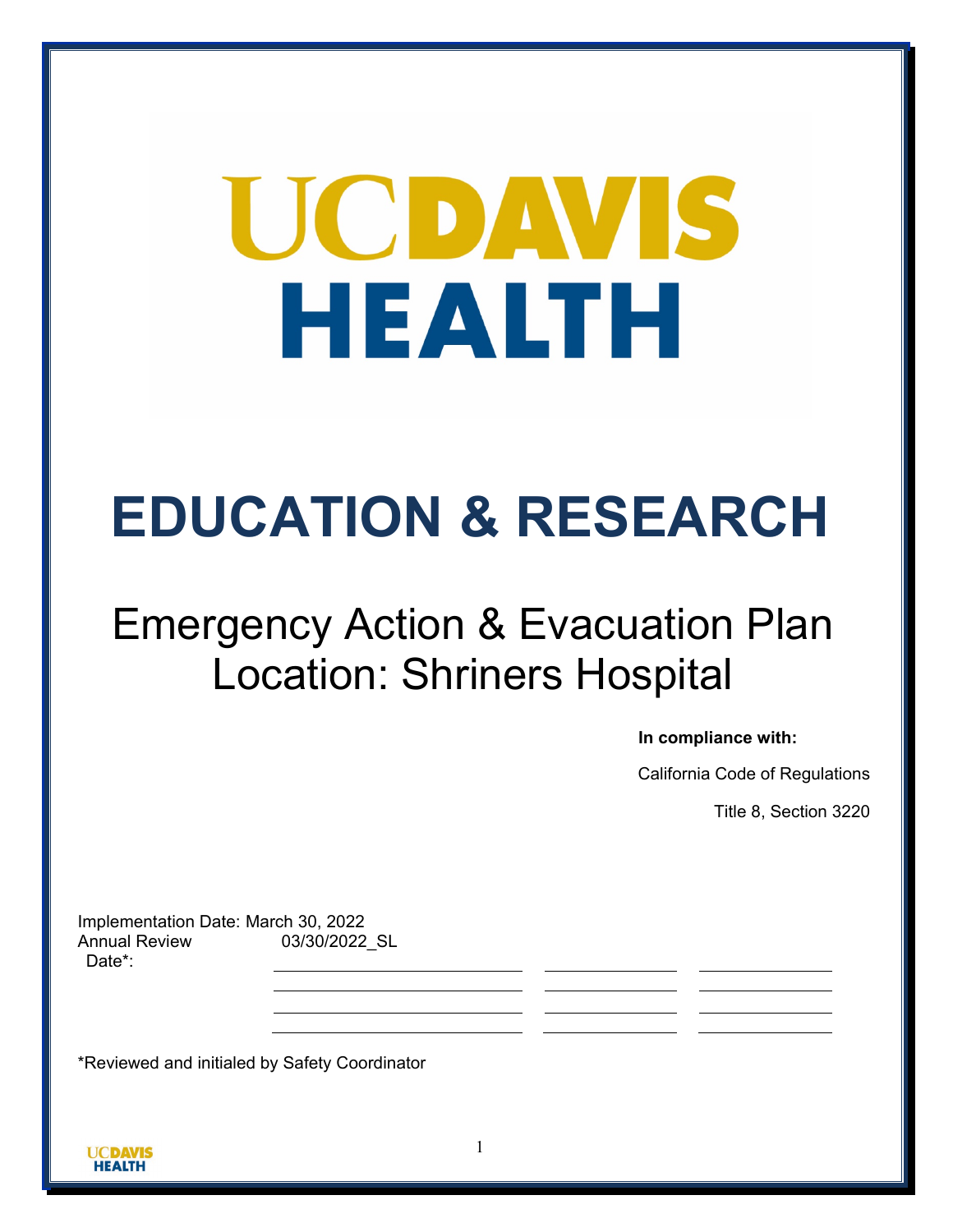## **Table of Contents**

#### **PART A:**

#### **PART B:**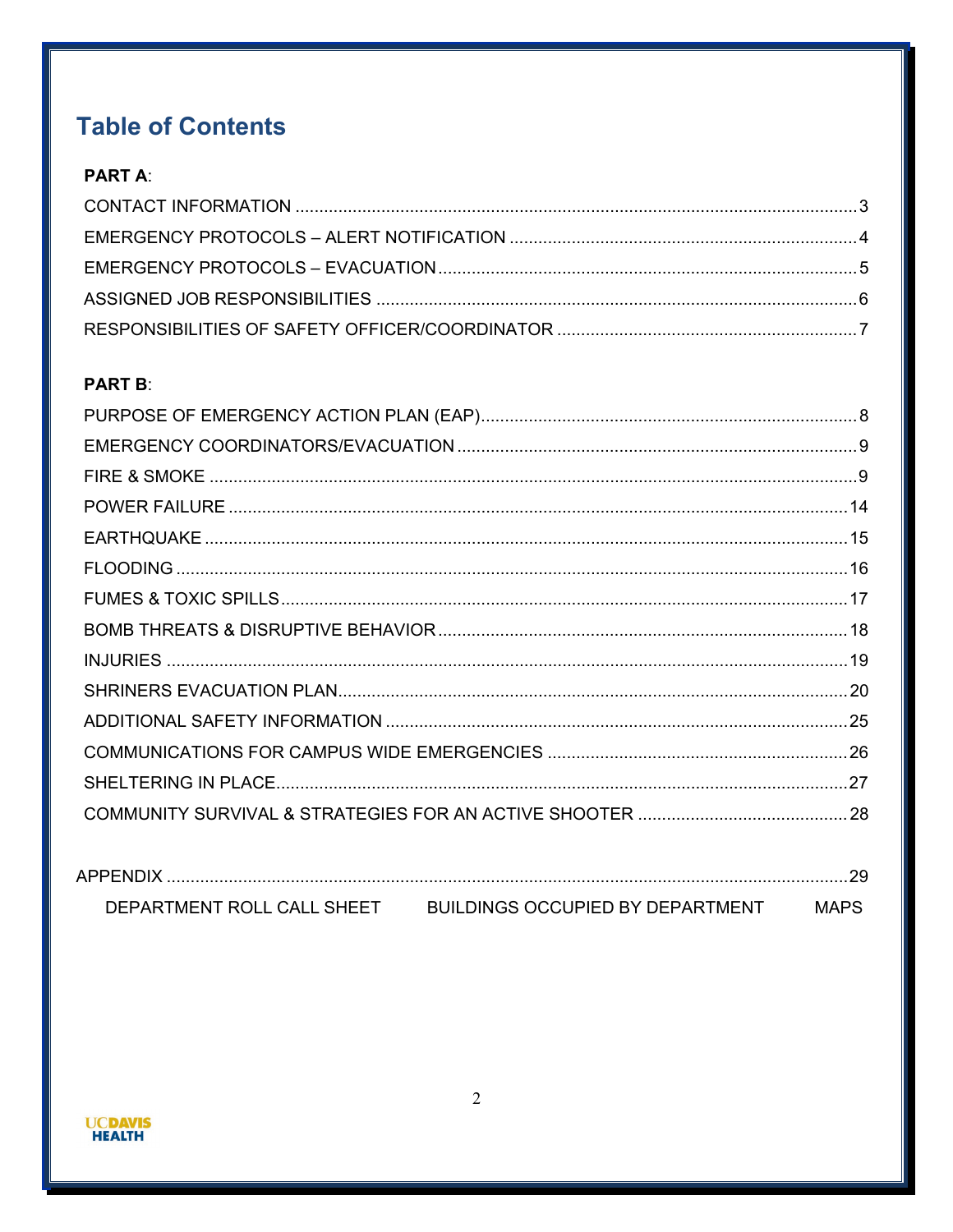## **EAP CONTACT INFORMATION**

**This EAP has been prepared for:** 



## **EDUCATION & RESEARCH Location: Shriners Hospital**

**The plan complies with the California Code of Regulations, Title 8, and Section 3220.**

Department Name: [See Department](https://health.ucdavis.edu/medresearch/safety/Documents/Department-Contacts-08.10.2021.pdf) Contact(s) form

Department Location(s): [See Department](https://health.ucdavis.edu/medresearch/safety/Documents/Department-Contacts-08.10.2021.pdf) Contact(s) form

Department Chairperson: [See Department Contact\(s\)](https://health.ucdavis.edu/medresearch/safety/Documents/Department-Contacts-08.10.2021.pdf) form

Department CAO/MSO: [See Department Contact\(s\) form](https://health.ucdavis.edu/medresearch/safety/Documents/Department-Contacts-08.10.2021.pdf)

## **SOM Department Safety Officer(s):**

| Steve Libertini    | 916-460-1259 | silibertini@ucdavis.edu |
|--------------------|--------------|-------------------------|
| <b>Brett Smith</b> | 530-752-9996 | brsmith@ucdavis.edu     |

#### **Shriners Safety Officer:**

Craig Collum

916-453-5050

[craig.collum@shrinenet.org](mailto:lviscardi@shrinenet.org)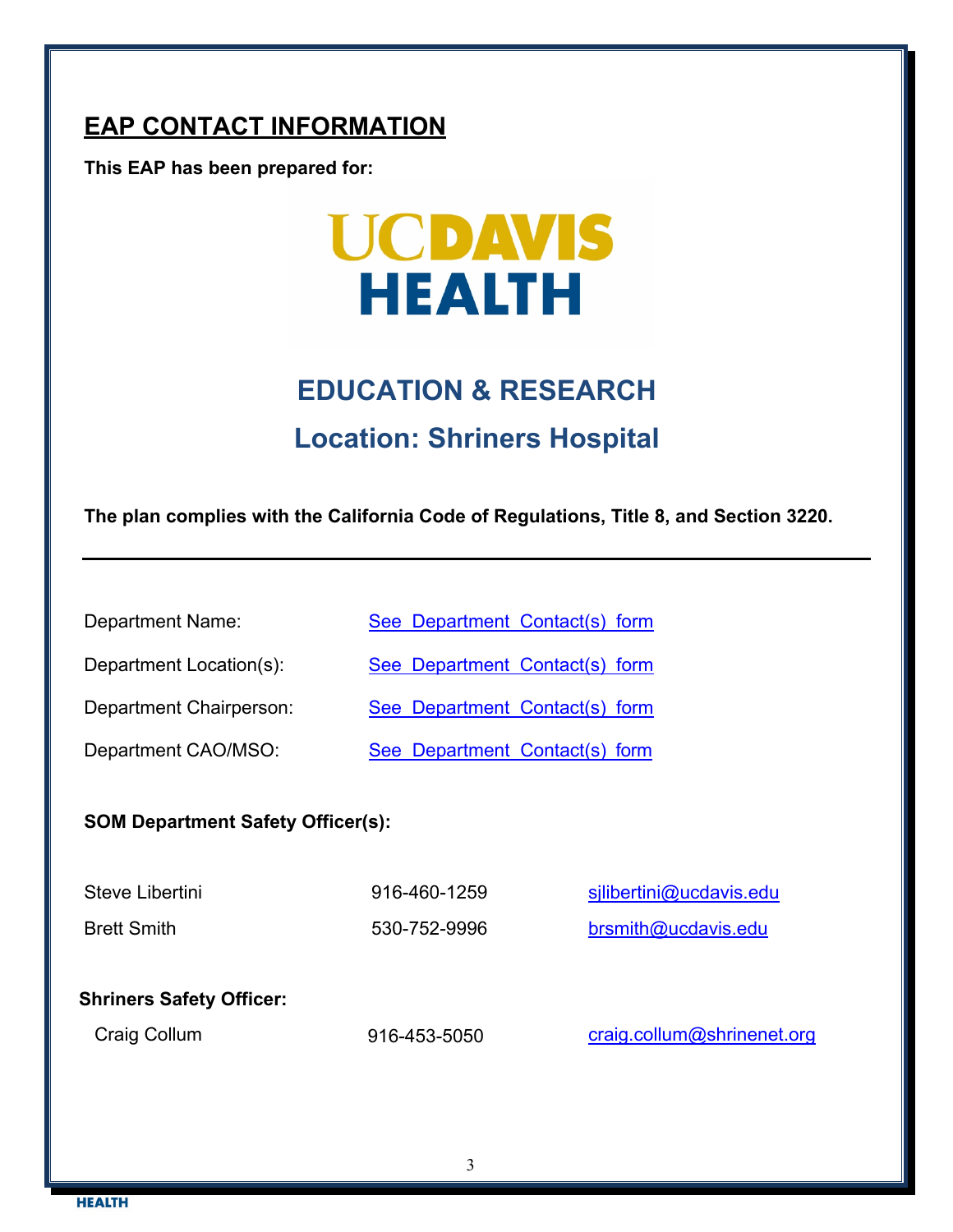## <span id="page-3-0"></span>**EMERGENCY PROTOCOLS – ALERT NOTIFICATION**

#### **Reporting Emergencies:**

In the event of an emergency, **UC Davis employees working in the Shriners Hospital for Children-Northern California (2425 Stockton Boulevard, Sacramento, CA 95817)** should contact Emergency Dispatch by dialing **9-1-1** from a land line or a cell phone.

#### **You should call 9-1-1:**

- In the event of a medical emergency
- To report all fire incidents, *even if the fire is extinguished*
- To report criminal or suspicious behavior
- If you are in doubt about the seriousness of a situation, such as any possible situation that you believe may be serious and that may result in injury, death, loss of property, apprehension of a suspected criminal or prevention of a crime that is about to occur.

#### **Provide the following information to Dispatch upon calling:**

- Who you are
- Whether you are in a safe location
- What the nature of the emergency is
- Where it is located
- When it happened
- How it happened

#### **Alert and Notification of Employees:**

If an emergency calls for an evacuation or employees to take action, there needs to be a system in place to notify them. Emergency alert and notification of employees should be multi-layered, as systems can fail. A variety of methods are available, though not all systems apply to every building on the UC Davis (Davis & Sacramento campus), including:

- Audible alarm
- Visual alarms/signals
- Verbal notification
- UC Davis WarnMe
- Via other electronic media

*Examples of notification methods include: fire alarm system, PA system, phone tree, bullhorn, even just flashing the lights can be a way to let people know there is an emergency happening.*

**The methods of alert and notification of employees in this department are:**

Primary Method: **FIRE ALARMS – AUDIO ONLY! VISUAL ALARMS!**

Additional notifications: **CELL PHONE, VERBAL COMMUNICATION**

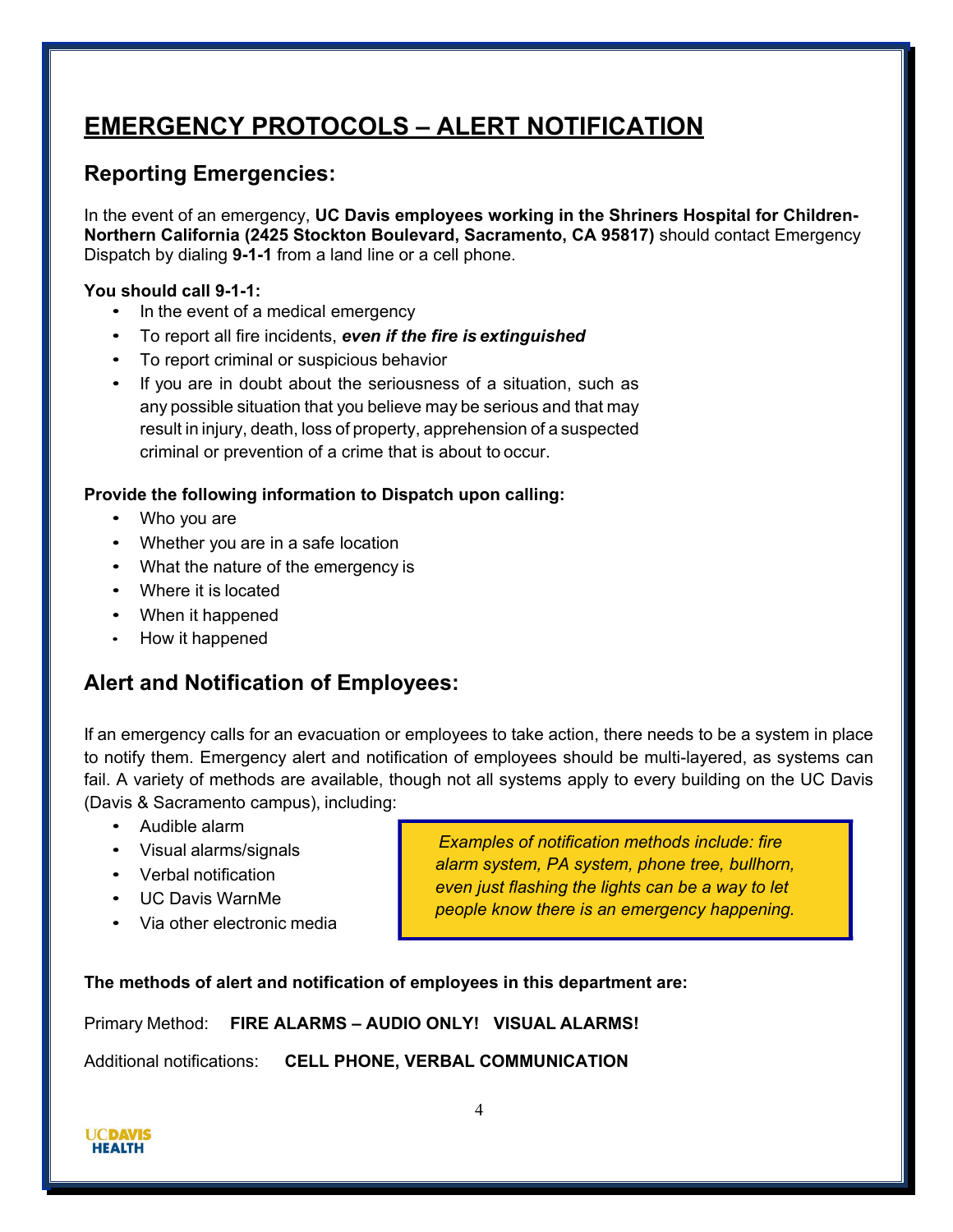## <span id="page-4-0"></span>**EMERGENCY PROTOCOLS – EVACUATION**

#### **Evacuation Procedures & Routes**

Many incidents (*e.g.* building fire, police response) could require an evacuation of all or part of the building. All employees must evacuate when notified to do so.

#### **Prior to Exiting**

After being notified to evacuate, stop all work activities and evacuate immediately. Close, but do not lock, the doors (locked doors can hamper rescue operations). Remember that you may not be allowed back into the building for an extended time.

#### **Evacuation Routes/Exiting the Building**

During an emergency evacuation follow the **Shriners Evacuation/Relocation Plan** on page 20. Use the nearest door or stairway if available. Each employee needs to be aware of at least two exit routes in their main building in the event one is compromised.

Supervisors are responsible for assisting any special needs person (employee or a guest) who is unable to evacuate on one's own. More information and guidance on this topic can be found in the UCD Fire Net on Guidelines to Emergency Evacuation Procedures for the Disabled: <https://safetyservices.ucdavis.edu/units/emergency-preparedness/community/special-needs>

#### **Assembly Area**

After exiting the building, all employees, students, volunteers, and visitors should follow the evacuation route to the pre-arranged assembly area (see map).

The department manager should assign an Assembly Area Supervisor to each evacuation location.

#### **BUILDING ASSEMBLY AREA LOCATION AREA SUPERVISOR**

#### **Shriners See Map Supersection Constraining Research Mgr. or Research Analyst**

All employees are to remain within their respective group at the Assembly Area. No one is to leave the area until notified by the First Responders, Assembly Area Supervisor, or Responder Liaison.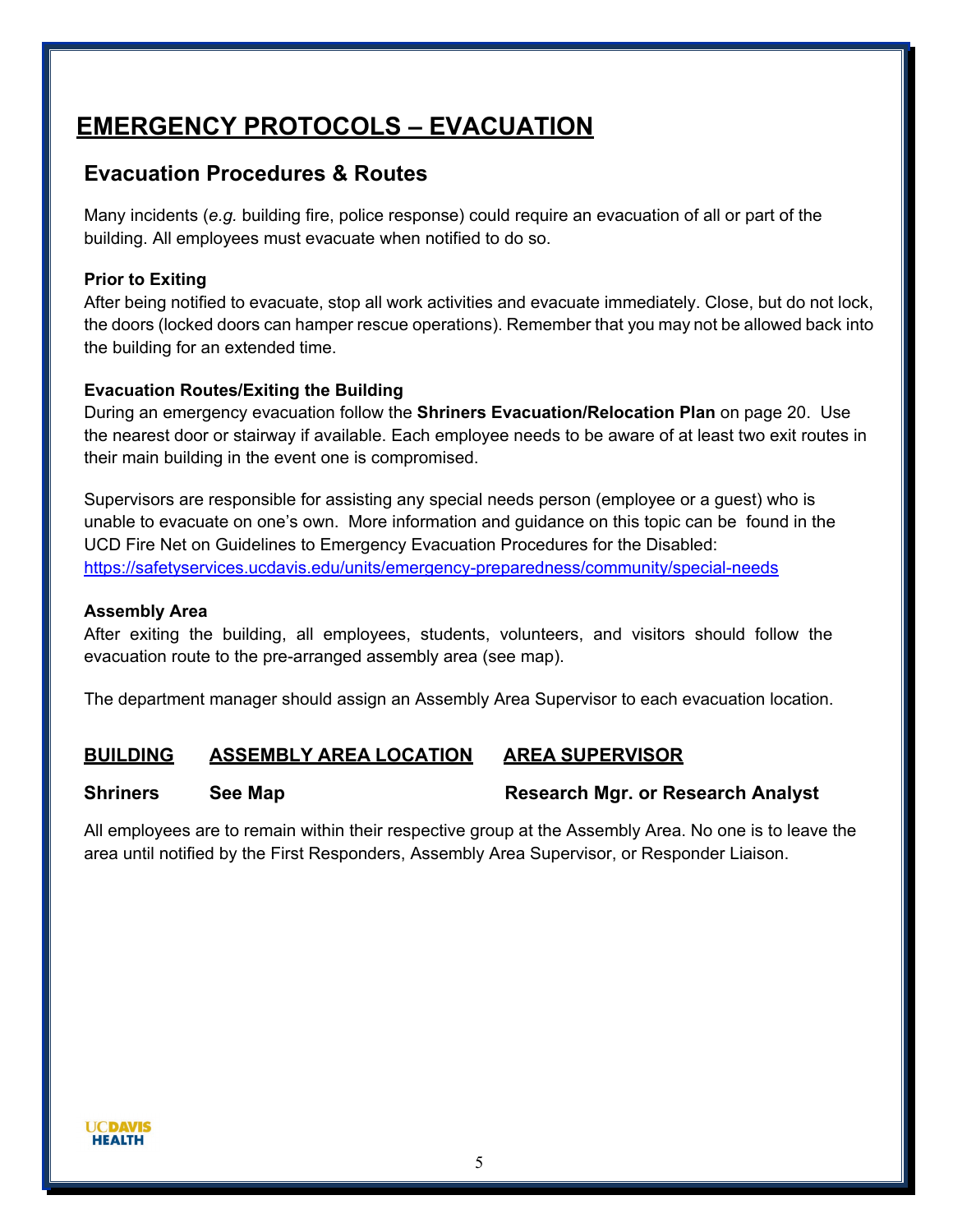## <span id="page-5-0"></span>**ASSIGNED JOB RESPONSIBILITIES**

#### **Assembly Area Supervisor Duties:**

The Research Manager will act as the Assembly Area Supervisor. The Assembly Area Supervisor is responsible for taking roll call. Therefore, it is imperative that *prior* to an emergency the UCD Department Safety Coordinator (Safety Officer) and Assembly Area Supervisor work together to ensure an updated employee roll call sheet is available and accessible at the time of the emergency. Ideally, the person responsible for roll call will take a personnel list (use attached form or alternate) before leaving the building. The Assembly Area Supervisor should report any injuries in need of immediate care to First Responders. Any minor injuries should be documented and reported through the proper chain of command to **ASSIGNED ASSEMBLY AREASUPERVISOR.**

The Assembly Area Supervisor is responsible for sharing information as it becomes available to the evacuated persons. The Assembly Area Supervisor *should not leave* the assembly area.

A Shriners representative will update the UCD Assembly Area Supervisor as information becomes available.

### **NOTE: After a major incident, building occupants maynot re-enter buildings until cleared by a SAFETY OFFICIAL.**

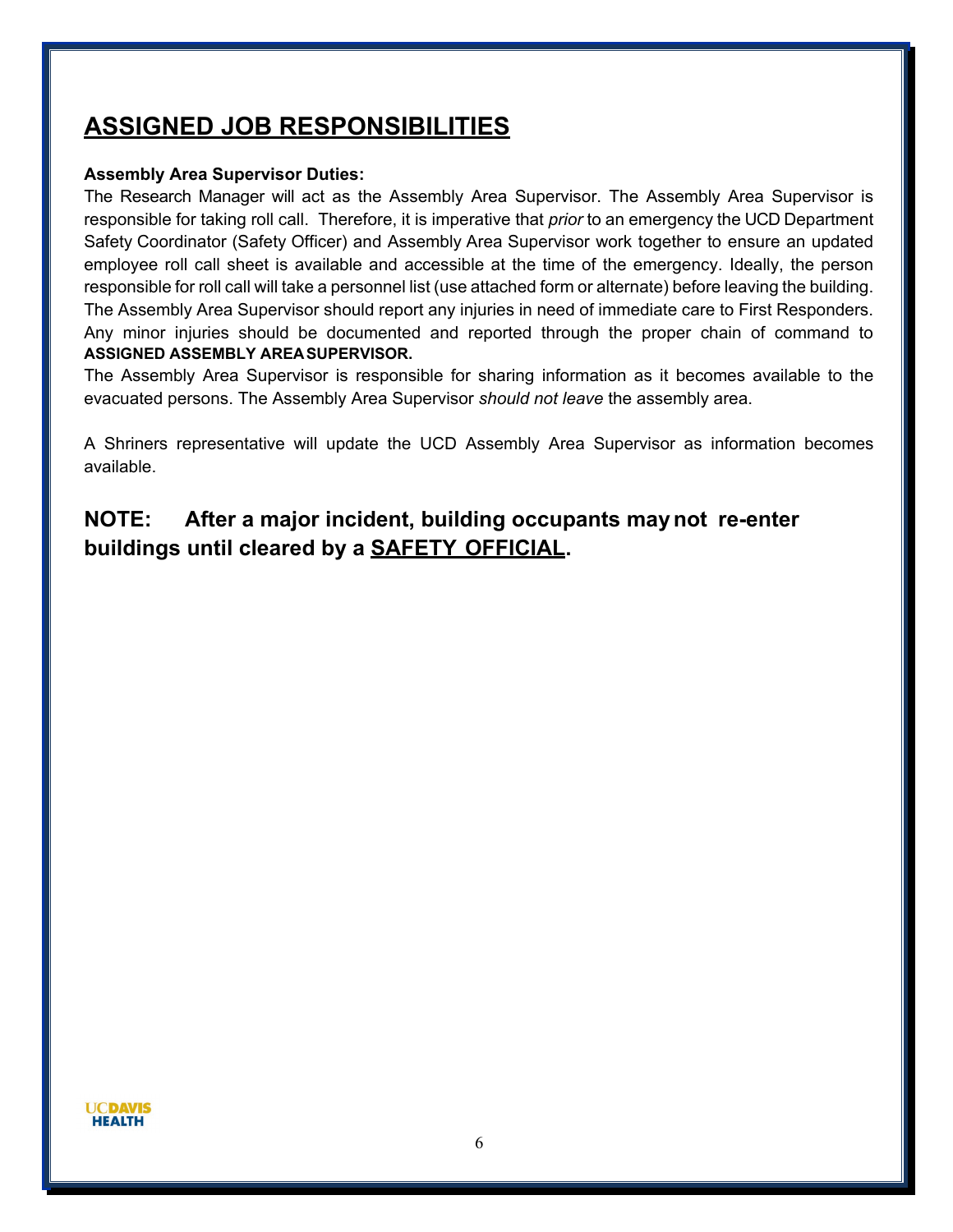## **RESPONSIBILITIES OF THE DEPARTMENT SAFETY OFFICER/COORDINATOR**

**The Safety Officer(s) and Department Safety Coordinators** are responsible for implementing essential elements including planning, evaluating, and implementing the EAP. The following duties must be performed to maintain an effective EAP:

- In conjunction with the Shriners' Safety Officer, review and update the EAP annually or as needed.
- Update and submit the [Emergency Call List](https://police.ucdavis.edu/sites/g/files/dgvnsk9526/files/inline-files/Emergency_Call_List_Form_0.pdf) to the [UC Davis Dispatch Center](mailto:letgarcia@ucdavis.edu) (letgarcia@ucdavis.edu).
- Train employees on the location of emergency exits, fire extinguishers, and manual pull stations, first aid kits, and AEDs if applicable.
- Ensure evacuation routes and walkways remain clear at all times.
- Train employees annually on the EAP, including the "Additional Training" sections. Ensure all new hires are familiar with the procedures and a copy of the plan is made available. **Document all training.**
- Train the Assembly Area Supervisors, and Alternate Department Safety Contact. Confirm they understand their duties as assigned in the plan.
- Exercise your department's EAP annually. It is recommended you exercise your plan by:
	- **1. Conduct a Tabletop Exercise.** This will allow departments to use their training on the EAP, as well as to work through any inefficiencies *prior* to an emergency. You may contact the [UC Davis Office of Emergency Management and Mission Continuity](mailto:prepare@ucdavis.edu) [\(prepare@ucdavis.edu\)](mailto:prepare@ucdavis.edu) for training or assistance with your tabletop exercise.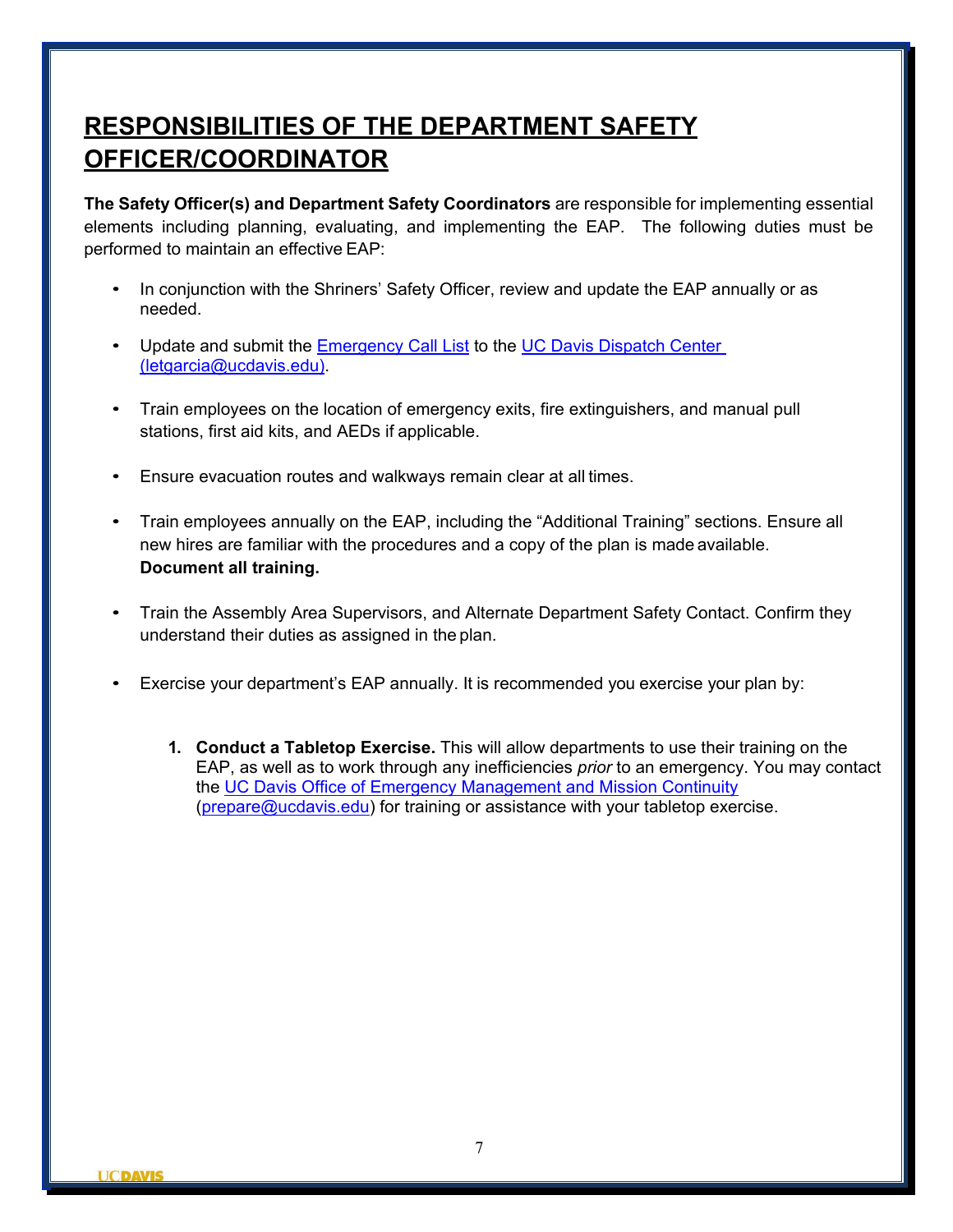#### <span id="page-7-0"></span>**PURPOSE OF EMERGENCY ACTION PLAN (EAP)**

This document represents an emergency procedure action plan intended to provide guidance in the initial response to unexpected events and emergency situations. It is only a guide, and at all times personnel are expected to be able to assess the severity of each situation and to act in a manner intended to protect themselves and others before protecting property and animals. Never put yourself in danger to protect university property or the life of an animal. **Never jeopardize your own safety and become a victim.**

Supervisors are responsible for ensuring that this information is presented to all staff, students, and temporary workers. Supervisors must maintain a log of training sessions addressing these procedures. The emergency action plan will be kept in a written form at appropriate areas that can be accessed at all times by staff for reference. Each employee must read the EAP in order to be prepared for an emergency. Quick action may prevent minor emergencies from becoming major ones.

#### **General Safety Information Websites**:

Emergency Services/Campus Safety:<https://www.ucdavis.edu/campus-life/wellness-safety/emergency>

#### **Communication**

In many cases communication is the most important action in response to an emergency. You should remain calm. In a life-threatening emergency your first reaction is to communicate to those within immediate danger that an emergency exists and then contact the appropriate authorities. Always protect yourself before attempting to contact authorities. Upon contact be prepared to state the nature of the emergency, the location and the current status of the emergency. Provide the phone number and location where you can safely meet them if appropriate. Again, take steps to remove yourself and warn others to leave the area of danger. If you have a cellular phone, carry it at all times during an emergency and give the phone number to your area supervisors.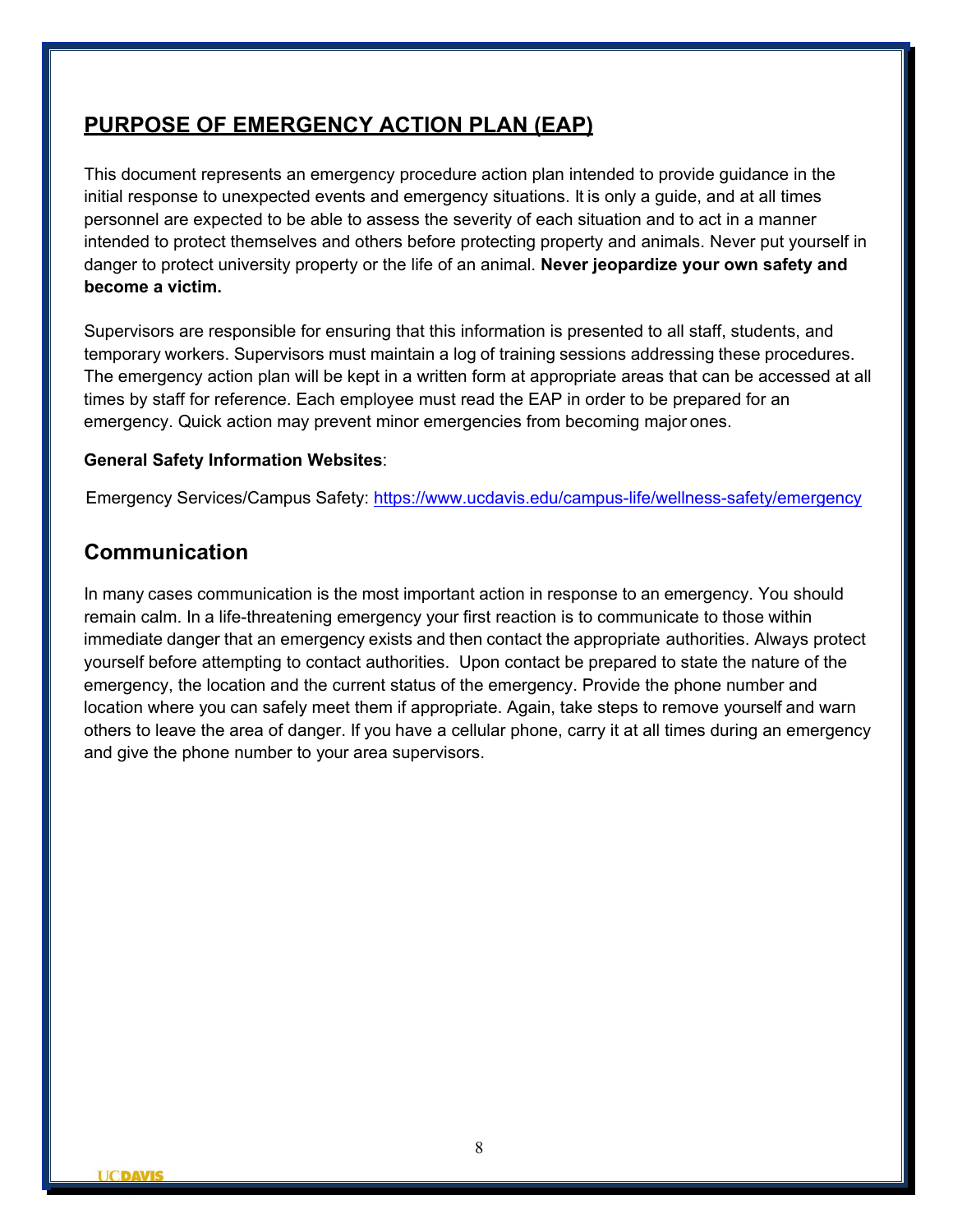## <span id="page-8-0"></span>**EMERGENCY COORDINATORS/EVACUATION**

Your Supervisor will be the area emergency supervisor. Always attempt to contact them. The area emergency supervisor should contact the emergency coordinator as follows:

| <b>UC Davis Health:</b>                                                  | Shriners Hospital 6th Floor                                       |                         |
|--------------------------------------------------------------------------|-------------------------------------------------------------------|-------------------------|
| <b>Emergency Coordinator:</b>                                            | Craig Collum, Manager: Facilities, Safety & Security<br>(Primary) | 916-453-5050<br>(Phone) |
| <b>Emergency Coordinator:</b>                                            |                                                                   |                         |
|                                                                          | (Alternate)                                                       | (Phone)                 |
| (Schools of Health Safety Officers)                                      | (email)                                                           | (Phone)                 |
| Steve Libertini<br>(Schools of Health Safety<br>Officer, Sac Campus)     | silibertini@ucdavis.edu                                           | 916-460-1259            |
| <b>Brett Smith</b><br>Schools of Health Safety<br>Officer, Davis Campus) | brsmith@ucdavis.edu                                               | 530-752-9996            |

Emergency Coordinators are responsible for coordinating continuing responses to ongoing emergencies. They will serve as the point contact for communications concerning responses to emergencies. The Shriners Incident Command Center is on the 7<sup>th</sup> Floor.

## <span id="page-8-1"></span>**FIRE & SMOKE:**

#### **FIRE EMERGENCY: 911**

**I. POLICY**

**All UC Davis employees, volunteers, medical staff, and licensed independent practitioners working in Shriners Hospitals for Children - Northern California (SHCNC) will be familiar with the fire alarm response and evacuation policy and procedure.** Orientation and continuing education will include a measure of performance in these areas and be documented on an annual basis.

At least twelve fire drills, (50% unannounced), will be held yearly, one per shift per quarter. Each fire drill shall be documented on an Observer Check Sheet and reviewed by the Emergency Preparedness Committee (EPC). All areas of the building are included in the fire drill. Observers will monitor the area of the drill and the adjacent smoke compartments as part of the drill evaluation. All personnel on duty will participate, except where patient care will be compromised.

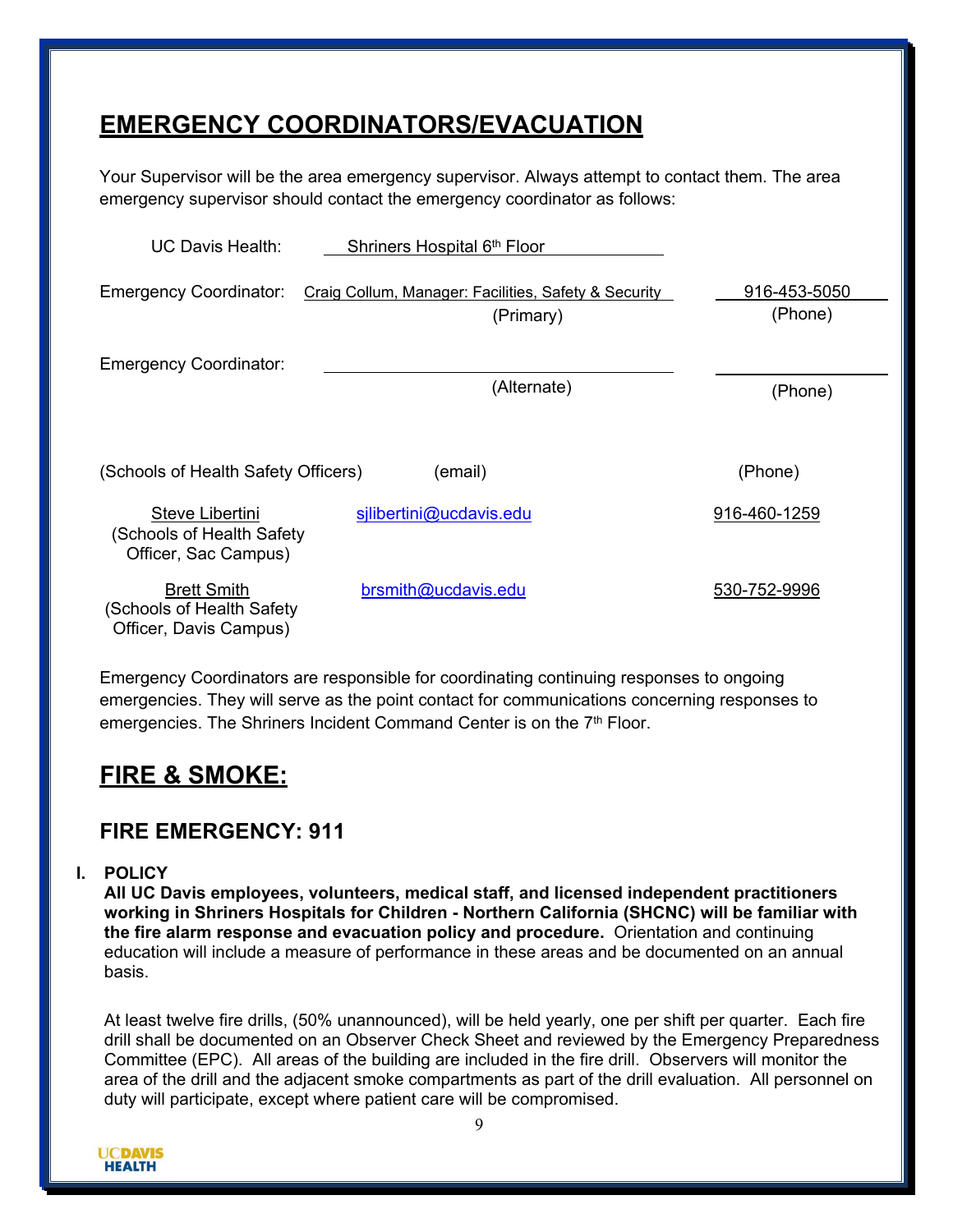#### **II. PROCEDURE A. RESPONSE FOR A FIRE IN YOUR AREA**

#### 1. R.A.C.E.

Immediate response actions must be taken AT ONCE. Certain actions pertain to all departments. Other actions will be taken only in specific departments. Remain CALM. Do not shout "FIRE".

- a. RESCUE Personnel, patients and visitors who are in immediate danger.
- b. ALARM Pull alarm box (located near stairwell) Dial 55: Hospital Operator Emergency Line Report location Report the type of fire/what type of material is burning.
- c. CONTAIN Close all doors avoiding drafts that could spread fire, smoke and toxic fumes.
- d. EVACUATE or EXTINGUISH:

Fight fire ONLY if: Feel it is safe; Have a way out; and Have been trained.

#### **B. RESPONSE IF FIRE IS NOT IN YOUR AREA:**

- 1. Remain calm and continue your activities as usual.
- 2. Close doors; do not allow non-emergency personnel, patients or visitors to travel through the fire or smoke doors.
- 3. Ask patients and/or visitors to remain in their locations, remain calm and assure them that a response is in progress.
- 4. If you are in a reception area, ask patients and/or visitors to clear hallways and traffic areas, and ask them to be seated.
- 5. Telephones should not be used, except for emergency calls. Any phone calls in progress should be ended as soon as possible.

#### **C. HOW TO OPERATE A FIRE EXTINGUISHER**

- 1. P.A.S.S
	- P Pull and twist the pin on the fire extinguisher to activate it.
	- A Aim the extinguisher at the base of the fire.
	- S Squeeze the trigger.<br>S Sweep from side to s
	- Sweep from side to side at the base of the fire.

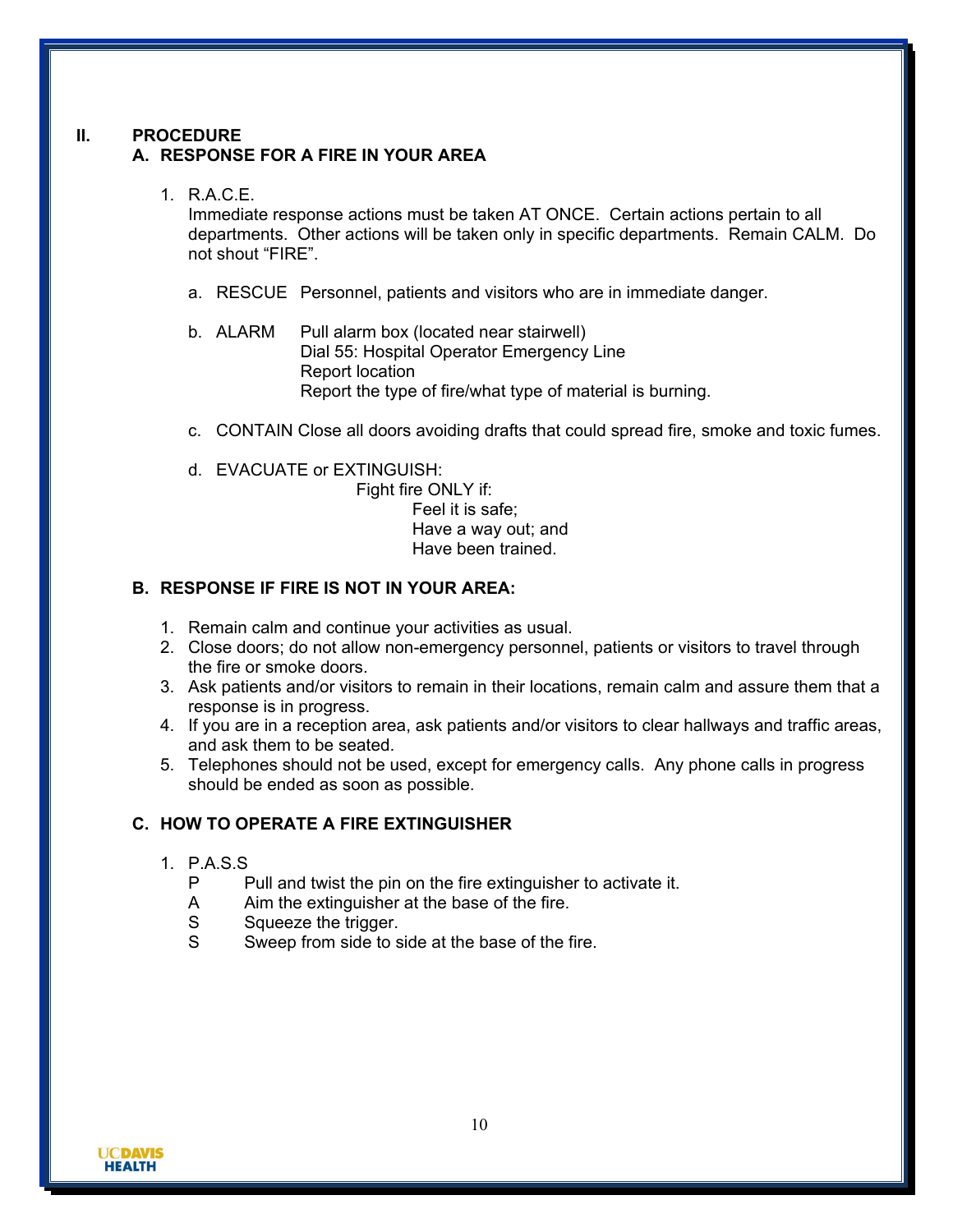#### **D. FIRE RESPONSE TEAM**

The Shriners Fire Response Team is responsible for reporting ALL fire incidents. The Fire Response Team consists of the following staff members:

- 1. House Nursing Supervisor (cell: 916-208-0397 or ICU x2111 or South Unit x2155 or the West Unit x2150)
	- a. House Nursing Supervisor Procedure
		- 1) The House Nursing Supervisor will report to the scene to determine whether or not the Emergency Preparedness Plan should be implemented (see Shriners EOC 1.19 Emergency Preparedness Management Plan for criteria).
		- 2) The House Nursing Supervisor will implement the Fire Safety Evacuation Plan should the need arise.
- 2. Security Officers (Security Office is located in the basement and can be reached by phone x3000 or "0" for the Operator)
	- a. Security Officer Procedure
		- 1) The Security Officer will control access to the fire.
		- 2) The Security Officer will restrict elevator use; elevators will be used by Fire Department only.
		- 3) The Security Officer will stand by to assist in evacuation if necessary.
- 3. Engineers on duty (Facilities Office is located on the  $8<sup>th</sup>$  floor and can be reached at x2074 or by cell phone 916-709-6973) Engineering management can be reached by phone x5050 or x2256)
	- a. Engineer's Procedure
		- 1) The Engineer assigned to "Fire Response" watch will respond to the scene of the alarm with an extinguisher.
		- 2) The "Boiler Watch" engineer will advise operator of alarm location. The engineer will then report to the Fire Command Room and meet the Fire Department upon their arrival. The "Boiler Watch" engineer will assign an alternate to report to the fire command room and meet with Sacramento Fire Department personnel whenever additional staff are available. The "Fire Response" engineer will communicate via radio with other engineers on duty and security officers.
		- 3) The first engineer to reach the source of the fire alarm activation shall determine whether or not the situation is under control. If the situation does not require additional responders, the alarm bells should be silenced as soon as is possible. If the situation requires additional help to contain or control, the bells shall be allowed to continue to sound. Note silencing the bells will allow the strobes to continue to flash.
		- 4) As soon as authorized by Fire Department, the "Fire Response" engineer will advise the operator to announce code red "All Clear" via the overhead paging system. Whenever the Fire Department is dispatched, The Fire Alarm system will not be reset until authorization is received from the Fire Department

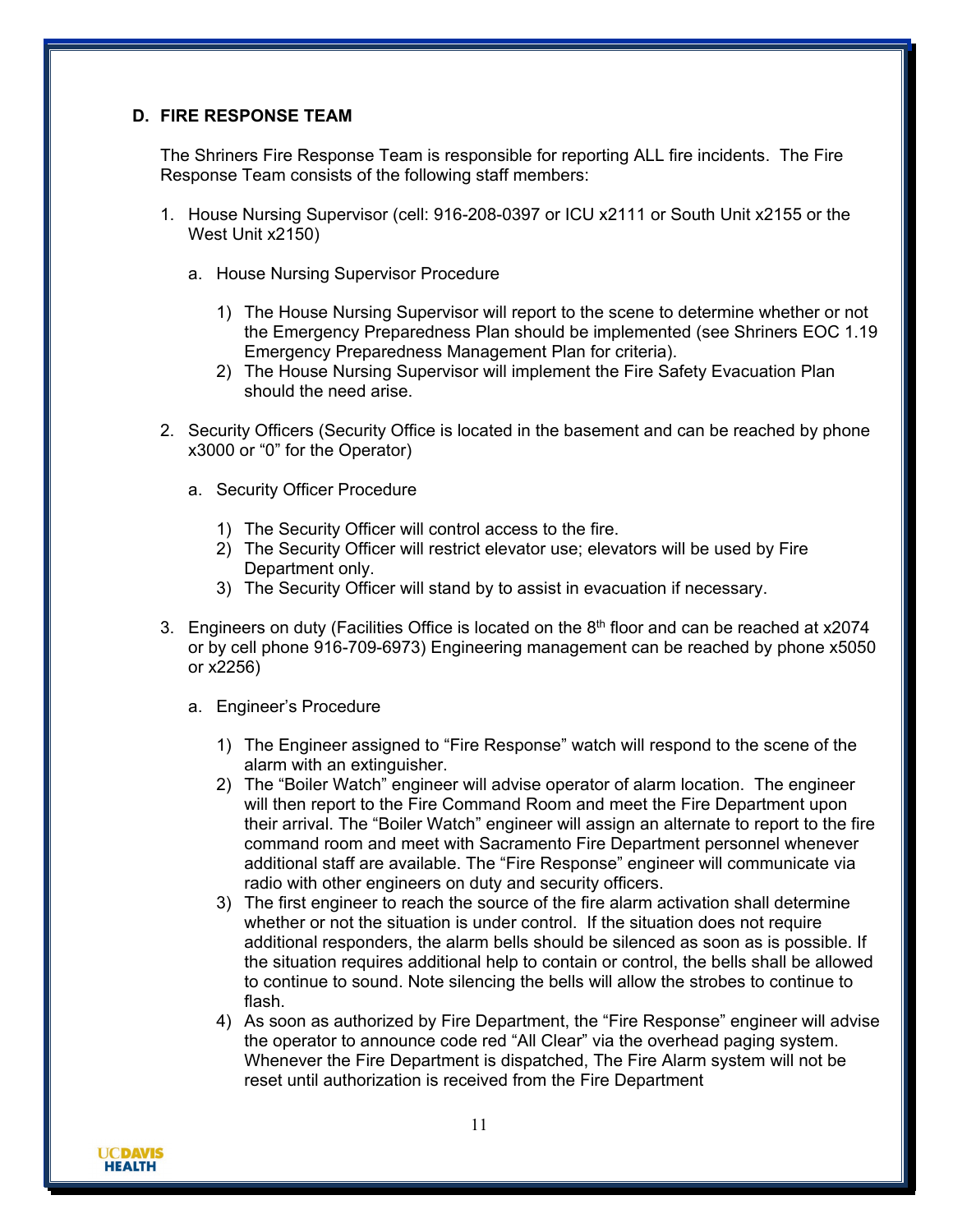- 5) All other Engineers on duty will assist the "Fire Response" engineer in Code Red response.
- 6) When the fire sprinkler system is activated, "Fire Response" engineer will verify the valves are open and fire pump is operating as appropriate. He may assign another engineer to perform this function when additional staff are available.

#### **E. EVACUATION**

Evacuation should be carried out as follows:

- 1. Until the Fire Department arrives, a decision to evacuate will be made by the Administrator, Administrator-On-Call, Chief of Medical Staff or designee, who will consider the hazards of both the evacuation and the fire.
- 2. If you receive evacuation orders from the Administrator, Administrator-On-Call, Chief of Medical Staff, designee or the Fire Department refer to the **Evacuation/Relocation Plan** in the **Evacuations** section on page 20 of this document (see attached MAPS for Evacuation Routes by Floor and the designated Emergency Assembly Area(s)).

#### **F. SPECIFIC DEPARTMENTAL CONSIDERATIONS**

- 1. UCD Laboratories:
	- a. Turn off all non-essential equipment. Return all flammables to Flammable Storage Cabinet.
	- b. Lock cabinets containing any pharmaceuticals / controlled substances.
	- c. Be aware that any fire in a laboratory may involve hazardous materials. **Note: Gas lines will be shut off by the Engineering Department**
- 2. Shriners Facilities/Engineering:
	- a. Shut off medical gas flow to areas affected by fire when instructed by House Nursing Supervisor.
	- b. Check system to verify that smoke control is operating properly.
	- c. Secure electricity to major equipment threatened by fire.

#### **G. FIRE ALARM AND SIGNAL POLICIES**

The Shriners building is equipped with fire alarm pull boxes and automatic smoke detectors. These are connected to the fire control panel located in the fire command room on the first floor, room M105. The system will call the monitoring company, Johnson Control/TYCO Integrated Security, who will dispatch the Fire Department.

The boiler watch Engineer will notify the operator of the location of the alarm activation, and the operator will announce the location of the alarm.

If a location announcement is not heard and an employee comes upon the location of smoke or fire, he/she must notify the operator by dialing the Emergency Line (55).

#### **H. ALL CLEAR SIGNAL**

The Incident Commander will, after receiving clearance from the Fire Department and the Facilities Manager, tell the operator to issue the "All Clear" signal.

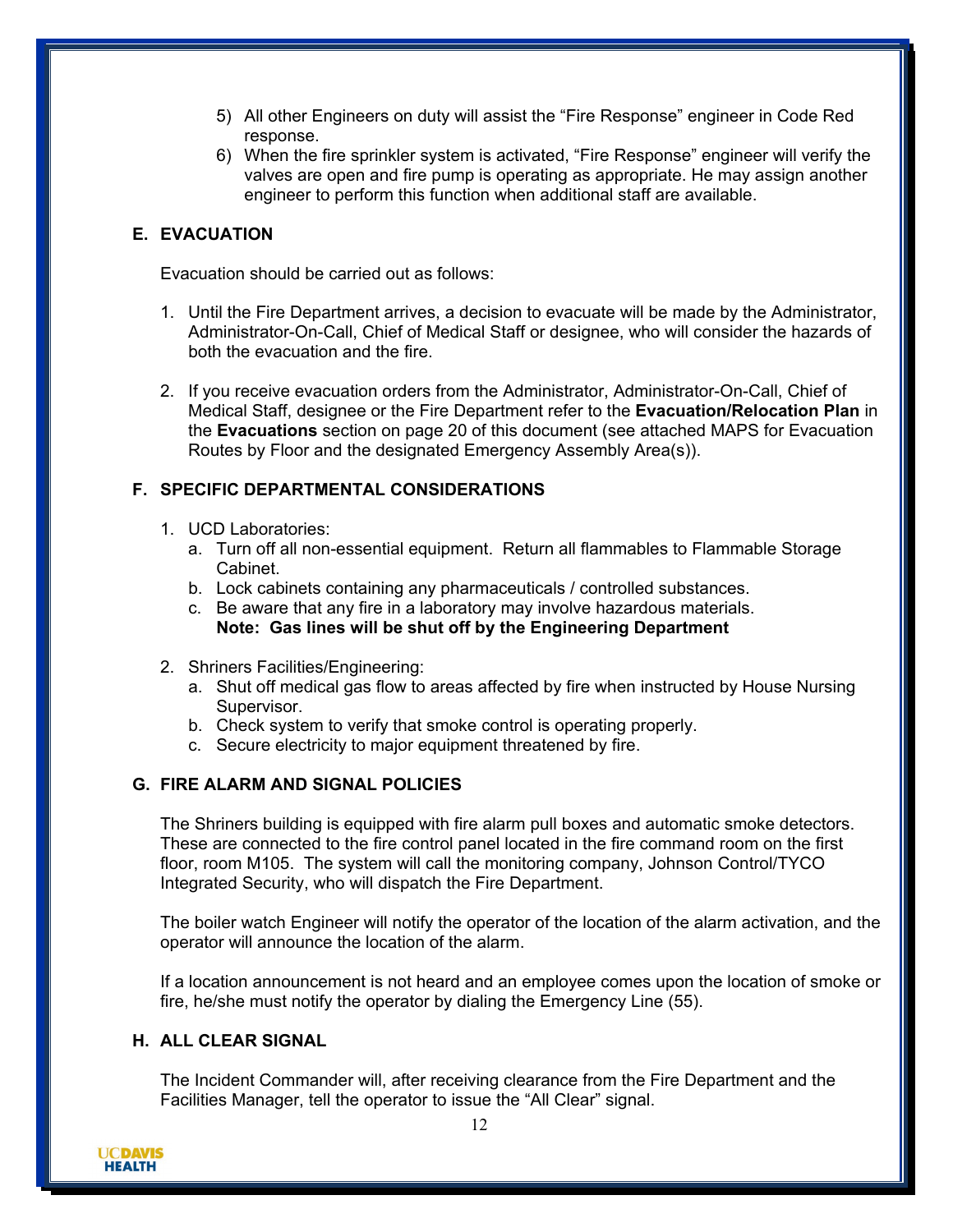#### **I. TRAINING**

Training is essential in order to be fully prepared in the event of an emergency. The annual training program consists of the following:

- 1. The Department Managers are responsible for showing new employees the locations of alarms and extinguishers.
- 2. All Shriners and UCD personnel will attend in-service training annually. The Staff Development Department will be responsible for providing the training. The Shriners' Safety Officer will prepare materials for the annual training.
- 3. The following standards of evaluation apply to all training:
	- a. 100% of all employees participating in fire drills must demonstrate proficiency in fire emergency procedures.

#### **J. FIRE DRILLS**

Fire drills will be conducted on each shift on a quarterly basis. These drills will satisfy the standards of the National Fire Protection Association (NFPA), The Joint Commission (TJC) and the Department of Health Services (DHS).

All building occupants will participate in every fire drill.

Fire drills will serve as a training tool and as an aid in evaluating the Fire Plan.

All fire drills will be documented by evaluators and reviewed by the Shriners Emergency Preparedness Committee.

All staff is expected to provide the following information when questioned.

- Where is the closest manual pull station?
- Where are your fire extinguishers?
- What is your route of egress?
- What are the steps you take when the fire alarm goes off in your immediate area?
- What are the steps you take when the fire alarm goes off and the location is not in you immediate area?

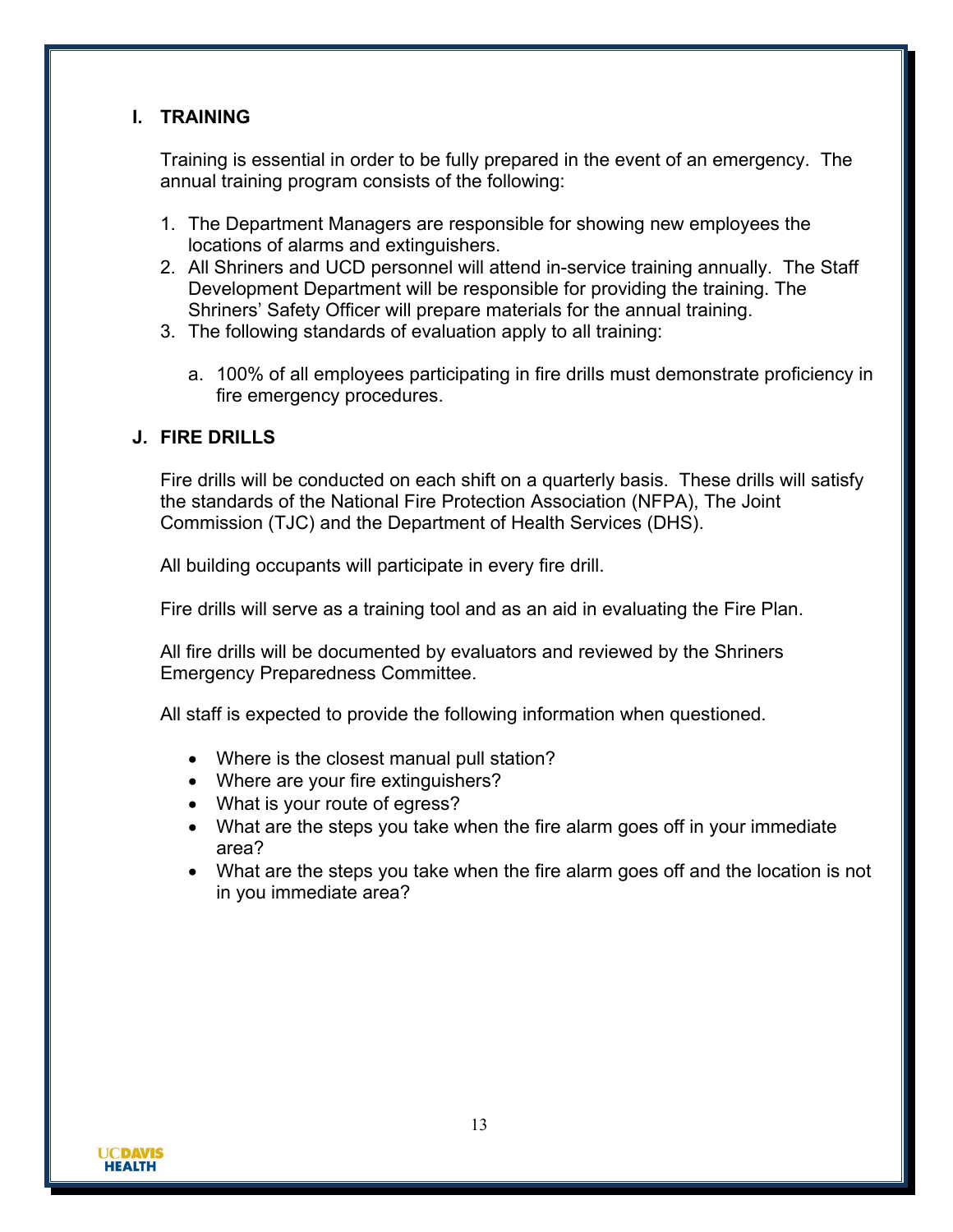## <span id="page-13-0"></span>**POWER FAILURE**

**Shriners Facilities Office: 916-453-2070 Shriners Front Desk Security: Dial 55, or**

**916-453-3000**

#### **Building or individual room power failure:**

In the case of an individual building or room power failure, your first action is to report the failure to Shriners Facilities Office and Front Desk Security. Next you must contact your area supervisor and the appropriate Emergency Coordinator (for building power failure). Follow their instructions.

#### **Flashlights:**

All supervisors are required to stock at least one flashlight or automatic lighting device in the immediate work area. These must be checked quarterly and new batteries purchased as needed.

#### **Special Actions:**

When evacuating an area due to power failure, make an attempt to turn off as many electrical devices as you reasonable can without endangering yourself. This may prevent problems when the power is restored and will allow emergency generators to run longer.

#### **Extended Power Outage:**

Your supervisor will need your help to deal with an extended power outage. Consult with your supervisor, but in general, you should continue to report to work each day. Initially you should report to work at the evacuation assembly point, unless your supervisor advises you to meet at a different location.

Communication is crucial. Area supervisors with cellular phones are encouraged to use them. Supervisors must contact Emergency Coordinators throughout the day for instructions and to coordinate activities for each day of the emergency.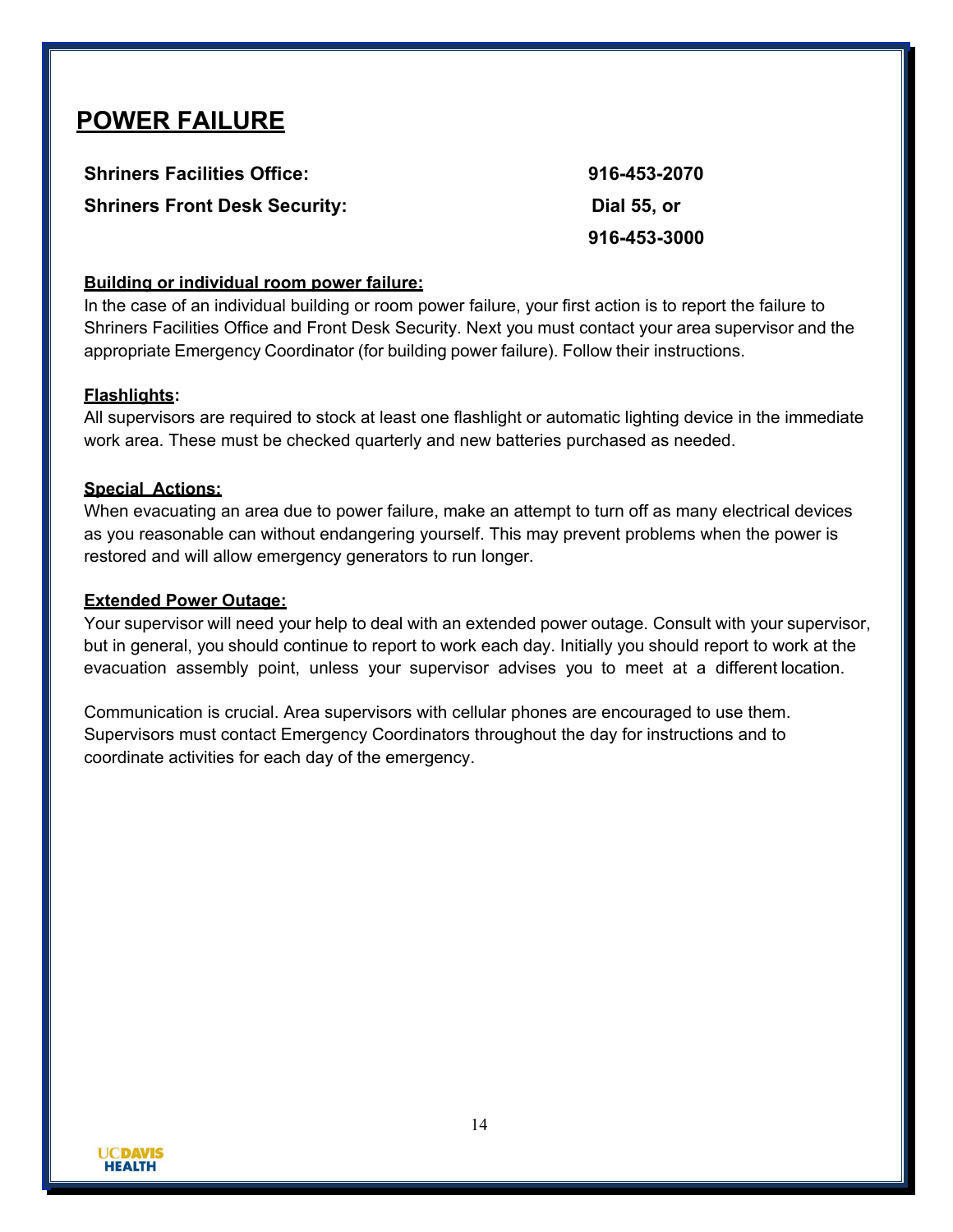## <span id="page-14-0"></span>**EARTHQUAKE**

#### **During Quake:**

During a quake you should take steps to protect yourself. Take cover under sturdy heavy furniture or in steel doorframes. Stay away from glass windows and from unsecured item that can fall. Make sure gas tanks, bookshelves etc. are fastened to the wall. Wait for the tremor to stop before moving. Since aftershocks are common and often severe, always plan for a second or third protection source when thinking through your escape from the building. NEVER use elevators during or after an earthquake.

#### **After Quake:**

Stay away from windows and damaged areas. Expect aftershocks. Avoid objects that may have become unstable during the quake and have the potential to fall as you approach them. **Do not use elevators.**  Do not turn on any electrical devices that could cause a spark, as gas lines may have ruptured and the spark may cause an explosion. In all instances, immediately evacuate the building and meet at the evacuation assembly point for your area. Your area supervisor will give you further instructions.

If it is a major earthquake, with potential for structural damage, the supervisor should immediately contact the Shriners Facility Manager, Engineering Department, or Safety Officer for instructions. The Shriners Incident Commander will address the emergency. Civil response agencies will provide further instructions. If a fire is present call **911** from a safe location.

Expect to be on your own for a significant amount of time after a major quake. Fire departments and other civil response agencies will screen calls and respond to life threatening emergencies first. Ultimately, you are responsible for your own safety. Expect aftershocks, fires, fallen or exposed electrical lines, gas leaks and falling debris are the most likely hazards you will encounter.

If the quake is small, survey your unit and call your supervisor. The supervisor will contact the Engineering Department.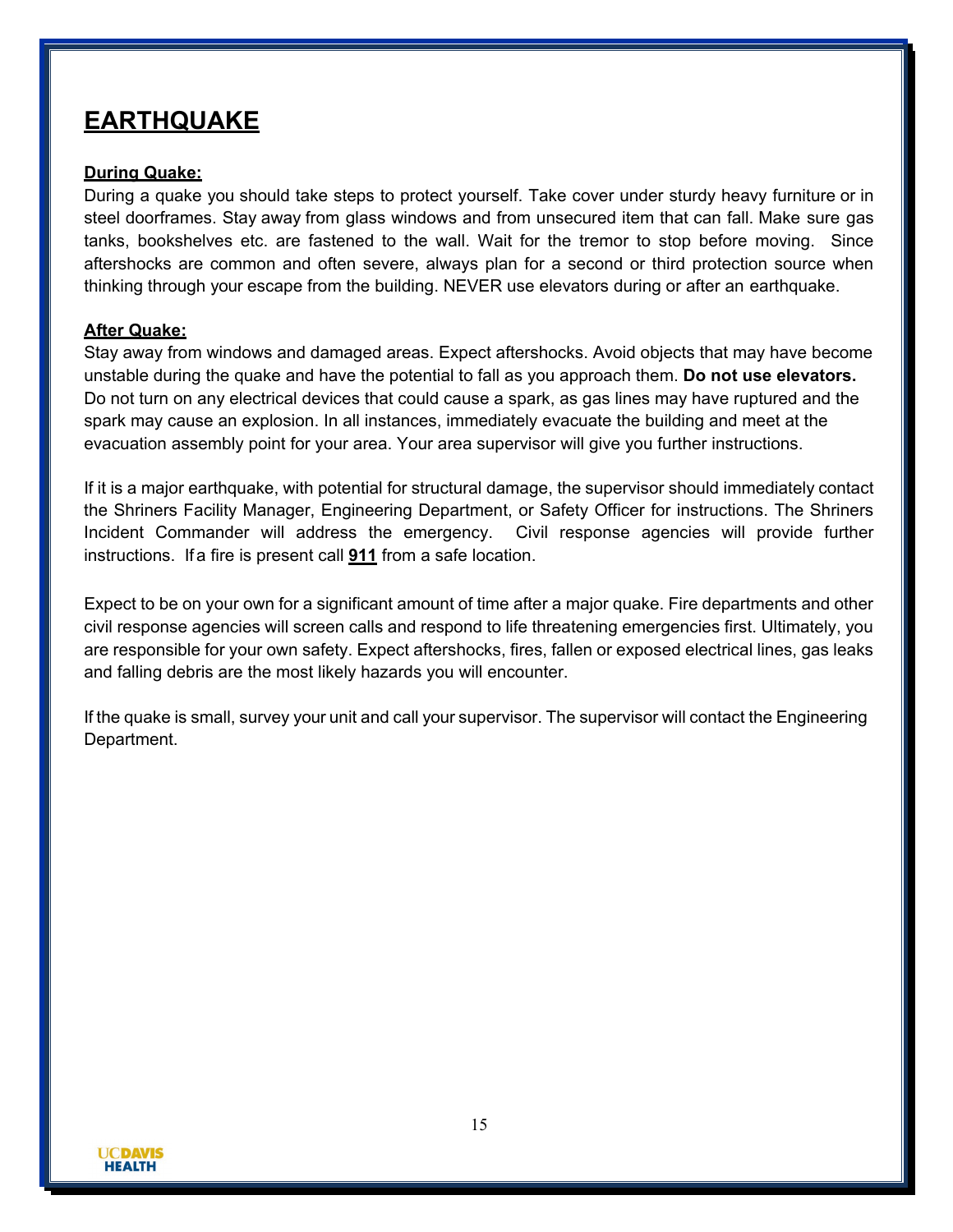## <span id="page-15-0"></span>**FLOODING**

**Shriners Facilities Office: 916-453-2070 Shriners Front Desk Security: Dial 55, or**

**916-453-3000**

#### **Individual room or building flooding:**

If a waterline bursts or some other event causes a room or floor of a building to flood, immediately call Shriners Facilities Office and Front Desk Security to report the flood. Contact your area supervisor next, and they will take appropriate steps to stop the water and assess the damage.

#### **NEVER GO INTO A FLOODED ROOM UNLESS THE ELECTRICAL POWER IS OFF.**

Supervisors should immediately call the Facility Office and attempt to determine the source of the water. If safe to do so, they may attempt to stop the water flow while waiting for Shriners Facilities Office to respond. Relocate portable equipment if it is safe to do so. Relocate animals if it appears they will come in contact with drain water.

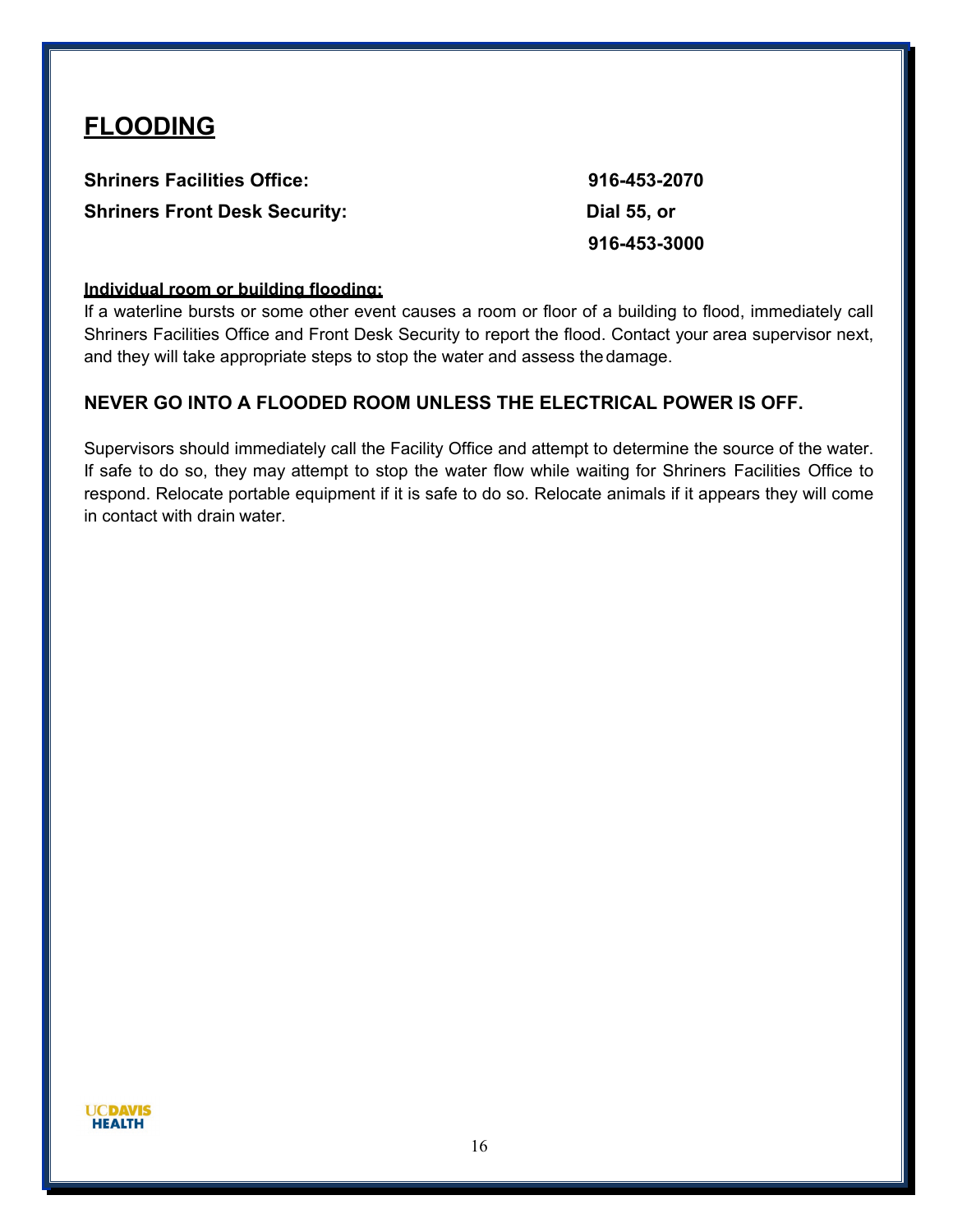## **FUMES AND TOXIC SPILLS**

#### **Police Department: 911 from a landline or cell phone Shriners Front Desk Security: Dial 55, or 916-453-3000**

#### **Fumes and Odors:**

If you smell fumes or irritating odors, leave the area, closing the door behind you. Contact your supervisor who then should assess the situation and immediately call Shriners Facilities Office and Front Desk Security. If your supervisor is unavailable, call Shriners Facilities Office and Front Desk Security and report the location and the situation. If animals are in an area that is potentially affected by fumes, and it is still safe to enter that space, move them to a more secure location. In the case of primates, consider the biosafety hazards created by moving the animals to a different area. Never put yourself in danger to protect the life of an animal or hospital property.

#### **Gas:**

If you smell natural gas in high concentrations, confine the gas by shutting the door and leave the area, notifying people in your area to leave as well. **Dial 55 or 916-453-3000 to report the location**. Contact your area supervisor and report the situation and location. Do not turn on any electrical devices that could cause a spark and subsequent explosion.

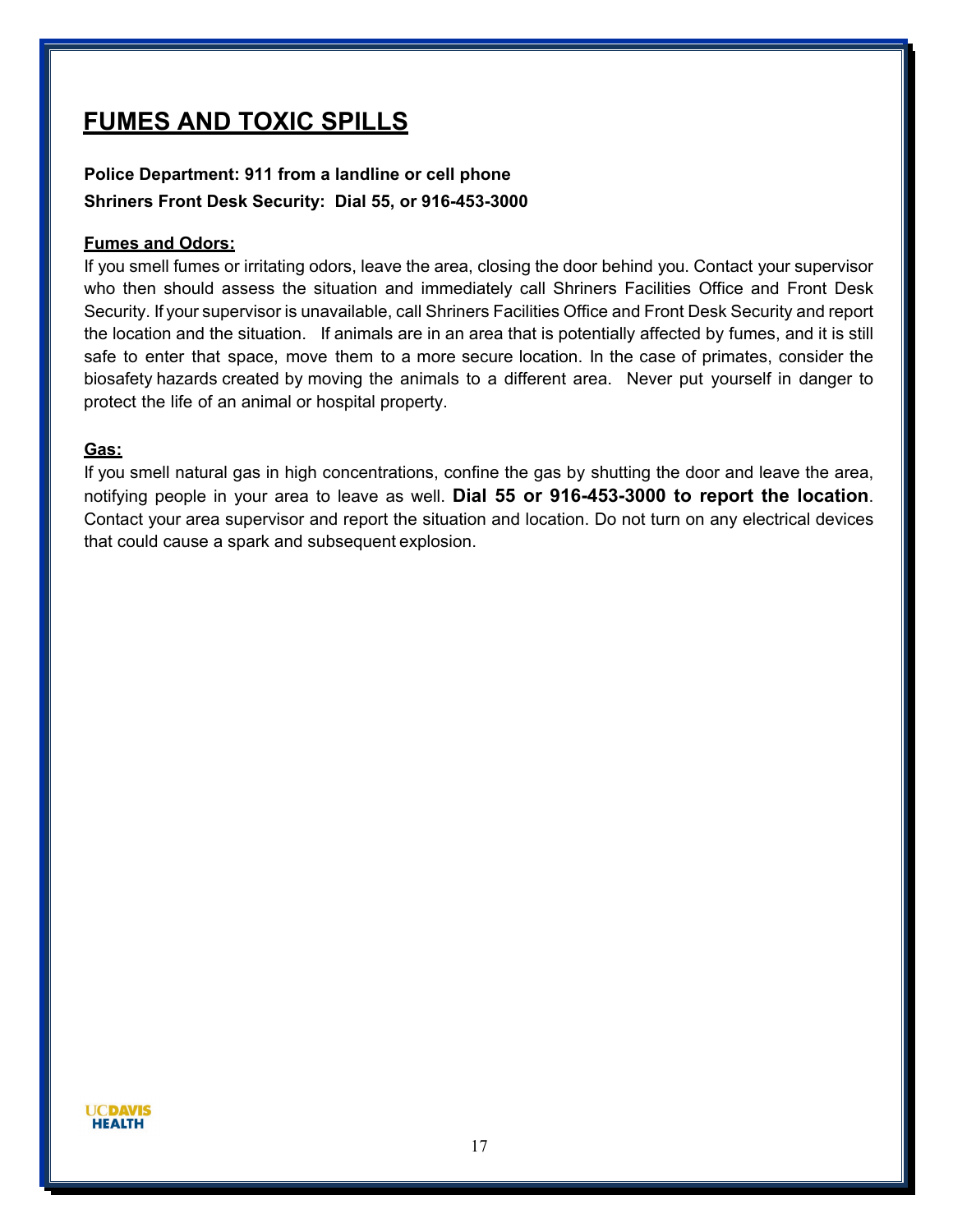#### **Toxic Spills:**

When 1 pint (could be less) or more of a hazardous material or any amount of an extremely toxic substance is spilled, or when in doubt, call the Fire Department: **911 from a landline or cell phone**

Evacuate the room, close the door and wait for emergency personnel. Review the attached Safety Net #13 "Guidelines for Chemical Spill Control". <https://safetyservices.ucdavis.edu/safetynet/guidelines-for-chemical-spill>

In all cases of fumes, odors, gas leaks and spills, the supervisor is to notify the **Emergency Coordinator** of the situation after the appropriate initial response agencies (Shriners Facilities Office, Fire Department, Public Safety Dispatcher) have been contacted. Emergency Coordinators will decide what further action is needed and ensure the Schools of Health Safety Officer(s) are also aware of these occurrences.

| <b>Emergency Coordinator:</b><br>Craig Collum                                               | 916-453-5044 | craig.collum@shrinenet.org |
|---------------------------------------------------------------------------------------------|--------------|----------------------------|
| <b>Schools of Health Safety Officer(s):</b><br><b>Sacramento Campus:</b><br>Steve Libertini | 916-460-1259 | sjlibertini@ucdavis.edu    |
| <b>Davis Campus:</b><br><b>Brett Smith</b>                                                  | 530-752-9996 | brsmith@ucdavis.edu        |

## <span id="page-17-0"></span>**BOMB THREATS & DISRUPTIVE BEHAVIOR**

#### **Police Department: 911 from a landline or cell phone Shriners Front Desk Security: Dial 55, or 916-453-3000**

If you receive a threatening phone call DO NOT HANG UP. Keep the caller on the line as long as possible and try to get as much information as possible, without agitating them. If there is a co-worker in the area get their attention and signal to them that you have a phone threat. The co-worker should immediately dial 911 and report the situation. Even if the caller hangs up, you should not hang up the phone until the police tell you to do so. The connection may still be open and that can aid police in tracing the call.

Once the call has ended, immediately report it to the police, if you have not yet done so, notify Front Desk Security and contact your supervisor. Supervisors must immediately report the threat to their Emergency Coordinator who will give them further instructions.

If you feel there is a valid and immediate threat to you, advise everyone in your area of its nature, then follow standard evacuation procedures to leave the area. In the case of a bomb threat, do not search for the bomb. The police will handle that process. Evacuate the building immediately.

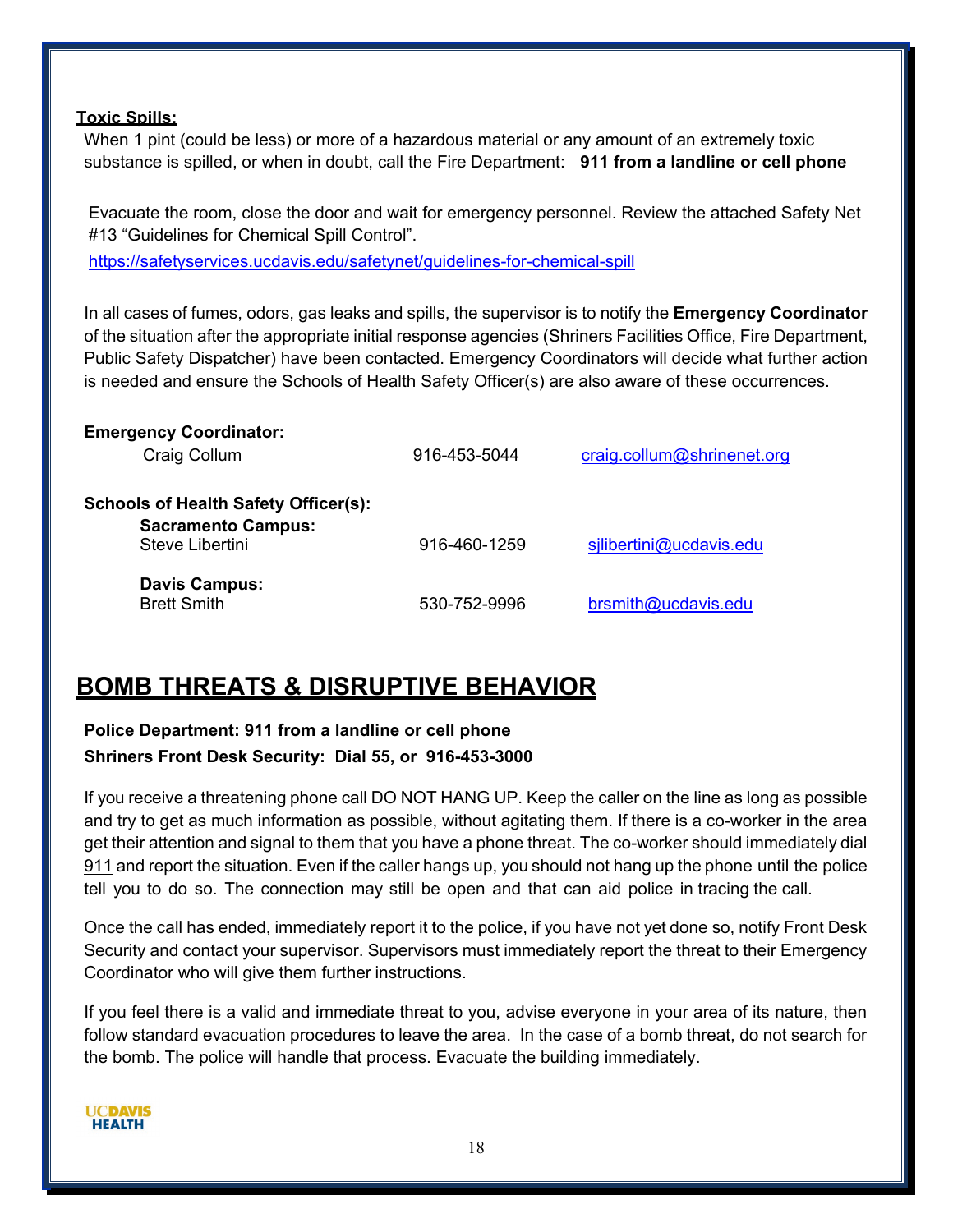### **RIOTS & DISRUPTIVE ACTIVITY**

#### **Police Department: 911 from a landline or cell phone Shriners Front Desk Security: Dial 55, or 916-453-3000**

If a person or persons are acting in a threatening manner, immediately leave the area. Call the Police, Front Desk Security, your Emergency Coordinator and supervisor to report the situation.

If you observe a person committing a crime; call the Police, Front Desk Security, your Emergency Coordinator and supervisor to report the situation.

In case of a robbery, do not argue or resist the person committing the crime. When the robbery is over call the Police, Front Desk Security, your Emergency Coordinator and supervisor to report the incident.

#### <span id="page-18-0"></span>**INJURIES**

**In a medical emergency: 911 from a landline or cell phone**

#### **Minor injuries: (non-emergency)**

Have individual evacuate to safe area if necessary. Provide first aid. Each lab should have a first aid kit available. If needed, call for transport to relocate to a medical facility when safe to do so. Contact your supervisor for further instructions.

Refer to Safety Net #52 Emergency Medical Care <https://safetyservices.ucdavis.edu/safetynet/emergency-medical-care>

#### **Major Injuries: (require emergency medical personnel)**

Do not move individuals unless the situation is life-threatening. Call 911. Follow the instructions of the emergency personnel. Do not attempt to transport a seriously injured individual to a hospital.

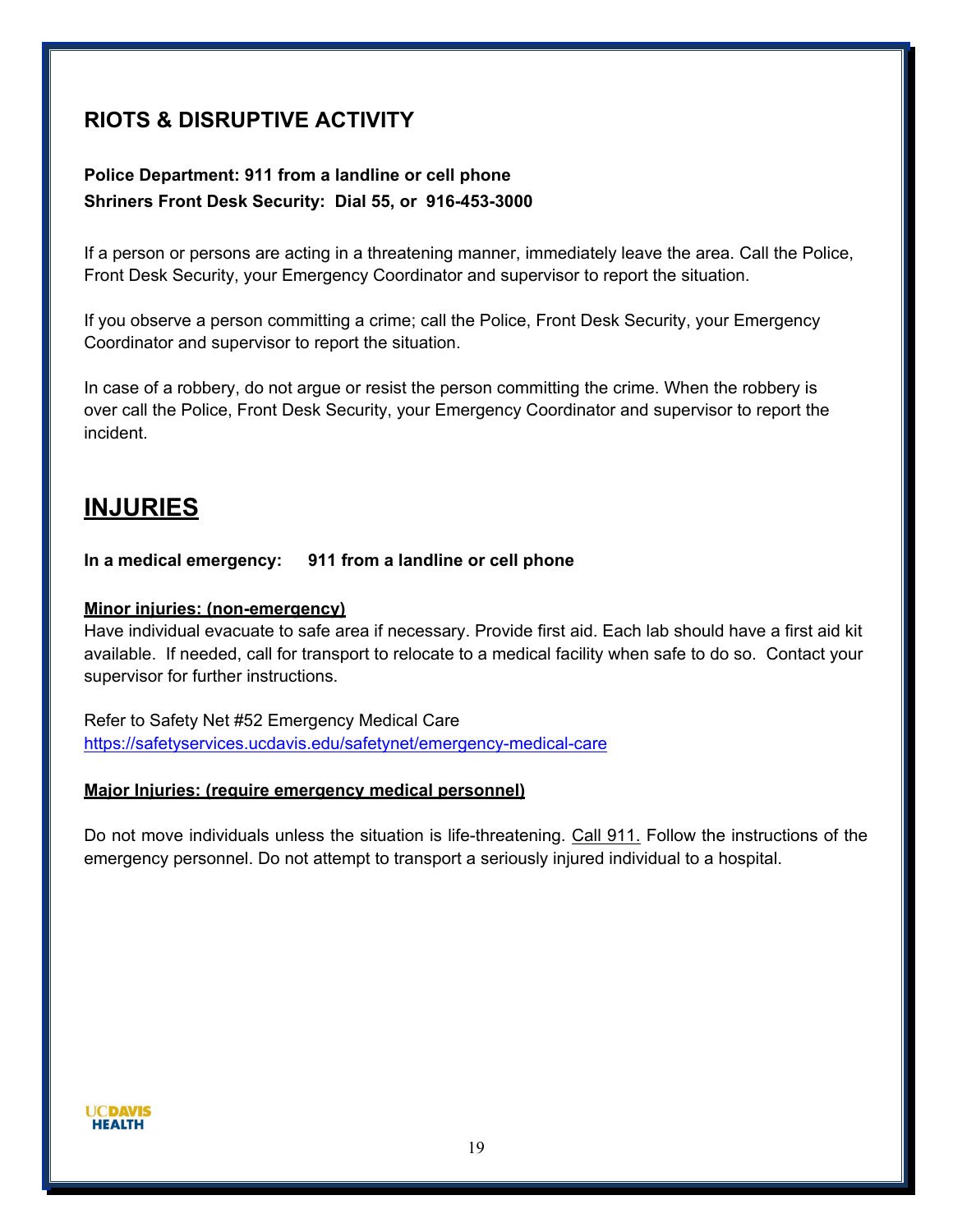## <span id="page-19-0"></span>**EVACUATIONS**

Be familiar with the **Shriners Hospitals for Children (Northern California) Evacuation Maps**. Know the evacuation assembly points and other details contained in that document. Evacuation should be carried out as follows:

- 1. Until First Responders arrive, a decision to evacuate will be made by the Administrator, Administrator-On-Call, Chief of Medical Staff or designee, who will consider the hazards of both the evacuation and the fire.
- 2. If you receive evacuation orders from the Administrator, Administrator-On-Call, Chief of Medical Staff, designee or the Fire Department follow the below Evacuation/Relocation Plan (see attached MAPS for Evacuation Routes by floor and designated Emergency Assembly Area(s)).

#### **Shriners Evacuation/Relocation Plan**

- A. Evacuate most hazardous areas first (those closest to danger or farthest from exit).
- B. The building should be evacuated from the top down as evacuation at the lower levels can be easily accelerated if the danger increases rapidly. (See Attached Evacuation Route MAPS)
- C. The primary assembly point will be the north side of the building, front open parking lot north of the flagpoles (see attached map). The secondary site will be determined by the Administrator or Administrator On-Call in consultation with Sacramento Police Department or Fire Department.
- D. Use the nearest or safest appropriate exit. Do not use elevators during an evacuation for a fire, unless authorized by the Administrator or Fire Department.
- E. The Security Manager/Supervisor will assign a Security Officer to the assembly point to control the flow of traffic.

## **ANIMAL EVACUATIONS**

Protection of yourself and co-workers is your first priority. Always take steps towards accomplishing that goal before considering the animals in your area. Emergency personnel (e.g. police & firefighters) who are on the scene will have human safety as an obvious first priority. If they feel this priority has been met, they may work with personnel to move animals and other university assets to areas of safety. Before moving animals, consider the biohazard issues associated with the animals. If they are considered hazardous to humans in any way, they may pose a threat to emergency personnel and contaminate the area to which you are moving them. Since many of the buildings have fire resistant characteristics, such as fire doors, the safest place may be in the room they are housed. Your immediate action should be to close their room door and leave the building. If there is no time to do that, just evacuate the building. Ongoing emergencies will require coordination with TRACS personnel for the care of the animals. When

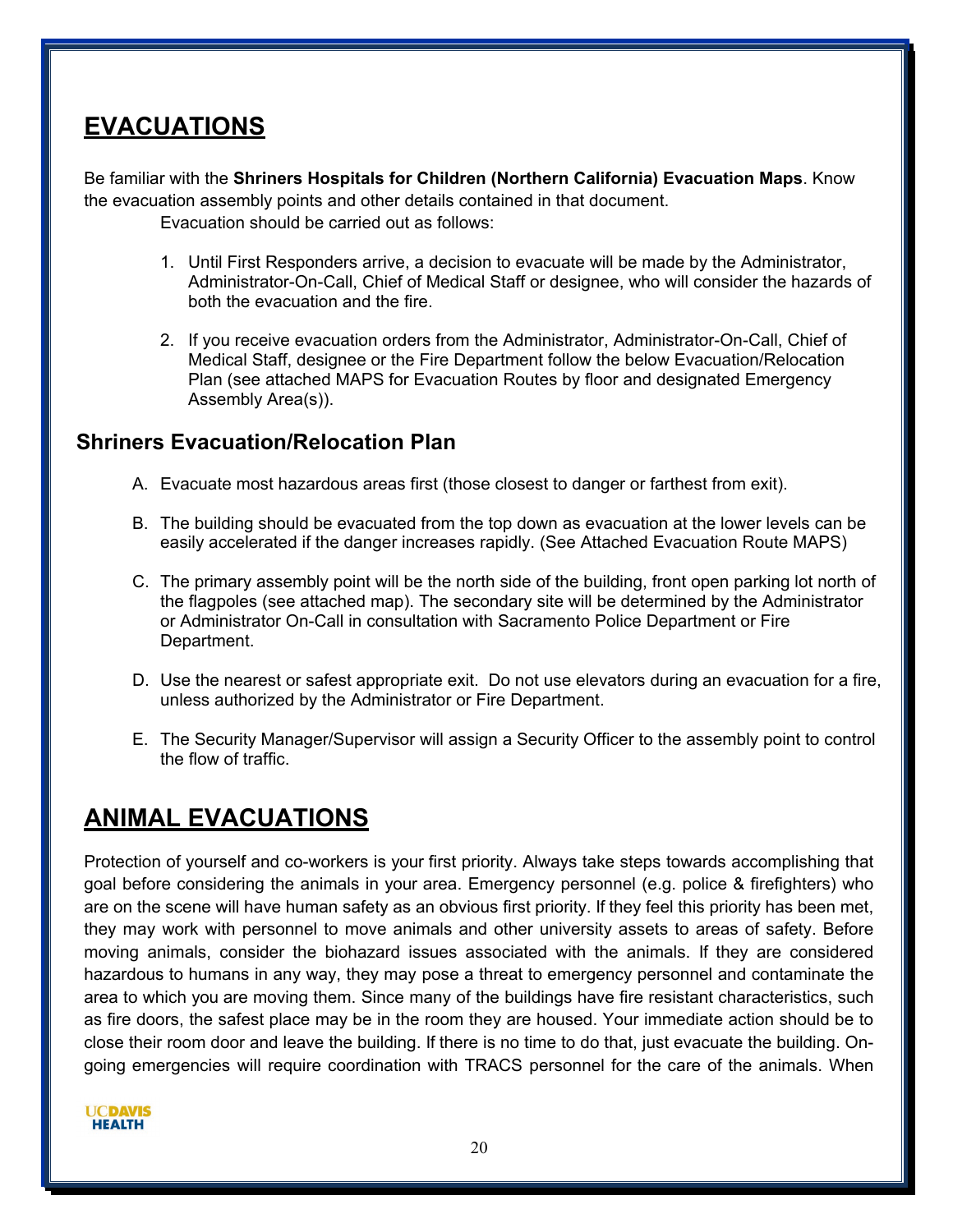possible, assist TRACS in providing for the animals' basic needs.

Anesthetized animals should be removed from the immediate area of danger, if it is safe to do so. The procedure may then be finished. Enough emergency lighting should be available in the event of a power outage to finish a procedure. In some cases, and if there is time, it may be necessary to euthanize and then evacuate. In all situations, human safety must be considered first.

#### **ONGOING EMERGENCIES**

Stay in daily contact with your supervisor for instructions. Your supervisor will stay in communication with Shriners Facilities/Engineering & Security. Your continuing contact with your supervisor will assist him/her in providing ongoing needs of the laboratories, allocating resources, etc.

#### **HANDICAPPED INDIVIDUALS**

UC Davis staff are responsible for visitors and guests (with or without disabilities) while in the building. Persons with a disability may not be able to evacuate unassisted. Therefore, UC Davis must provide assistance to their guests if needed.

#### **"BUDDY SYSTEM"OPTION**

Make use of a "Buddy System". With assistance from the MSO/SUPERVISOR and Safety Officer, make several acquaintances with fellow students, residents, class members, or office workers. Inform them of any special assistance that may be required in the event of a fire alarm (i.e., hearing the alarm, guidance during evacuation, etc.).

When the fire alarm sounds, the "Buddy" (or assistant) will verify the location of the disabled person, then proceed to inform emergency personnel that a person needs evacuation assistance. Emergency personnel will then evacuate that person.

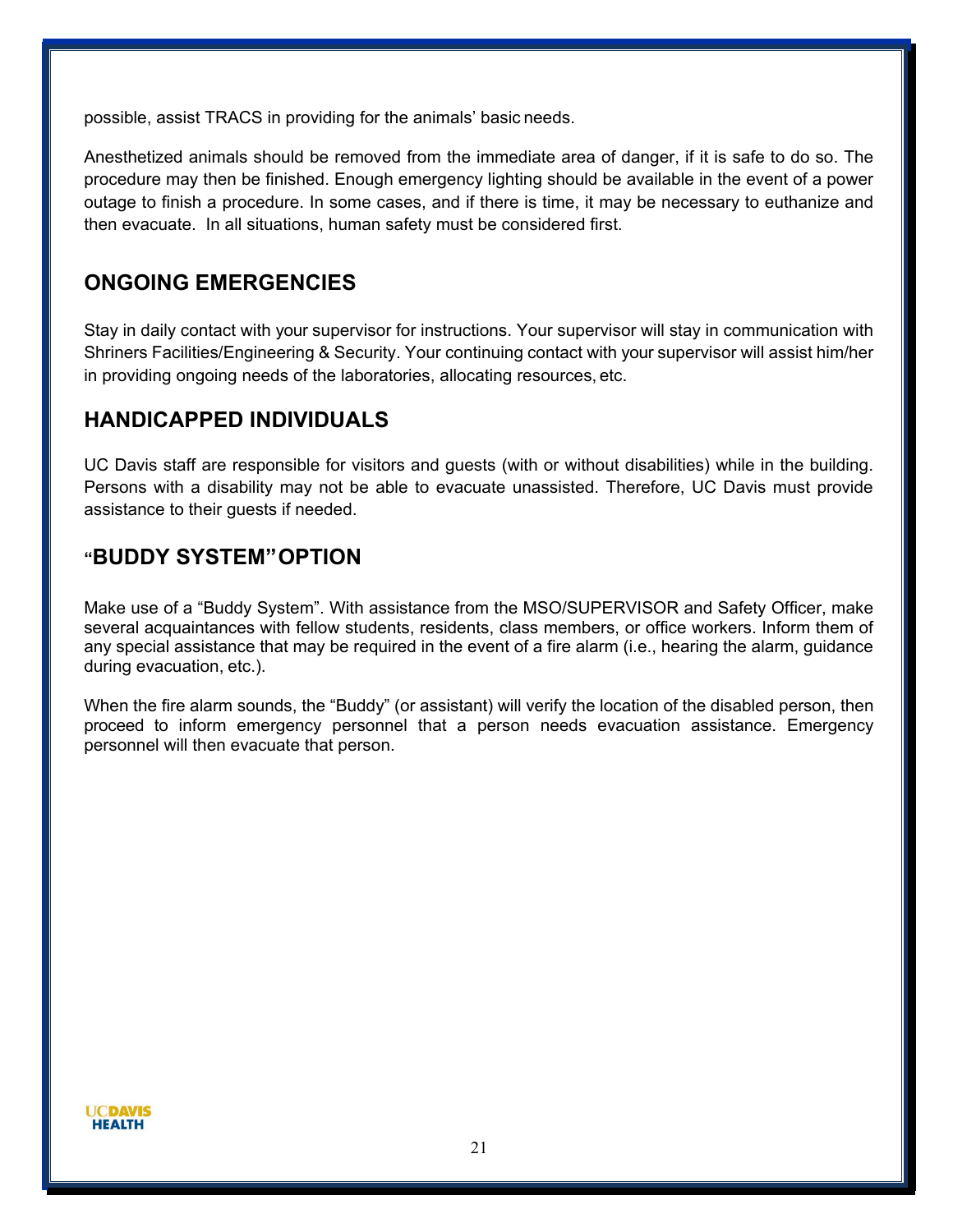## **EVACUATION OPTIONS DURING A FIRE ALARM**

Use of the "Buddy System", along with the following evacuation options, will help ensure the prompt evacuation of any disabled person.

#### **Horizontal Evacuation:**

Move away from the area of imminent danger to a safe distance (i.e., another wing, an adjoining building, opposite end of the corridor, or outside if on the ground level).

#### **Vertical (Stairway) Evacuation:**

Stairways can be used by those who are able to evacuate with or without assistance. Persons with sight disability may require the assistance of a sighted person. Persons who must use crutches or other devices as walking aids will need to use their own discretion, especially where several flights of stairs are concerned.

#### **Stay-in-Place**

Unless danger is imminent, remain in a room with an exterior window and a telephone, closing the door if possible.

Call Dispatch and Front Desk Security and give your name, location and reason you are calling.

 **Emergency Dispatch: 911 from a landline or cell phone**

#### **Shriners Front Desk Security: Dial 55, or call 916-453-3000**

The operator will relay the information to Fire/Police, who will assist by notifying on-scene emergency personnel. Phone lines normally remain in service during most building emergencies. If the phone lines fail, the individual can signal from the window by waving a cloth or other visible object.

#### **Area of Refuge**

If the person with disability cannot get far enough away from the danger by using Horizontal or Vertical Evacuation, then that person should seek an Area of Refuge. Such an area should have the following: 1) telephone communication; 2) a sprinkler system; and 3) one-hour fire-rated assembly (i.e. fire-rated door, walls, ceiling).

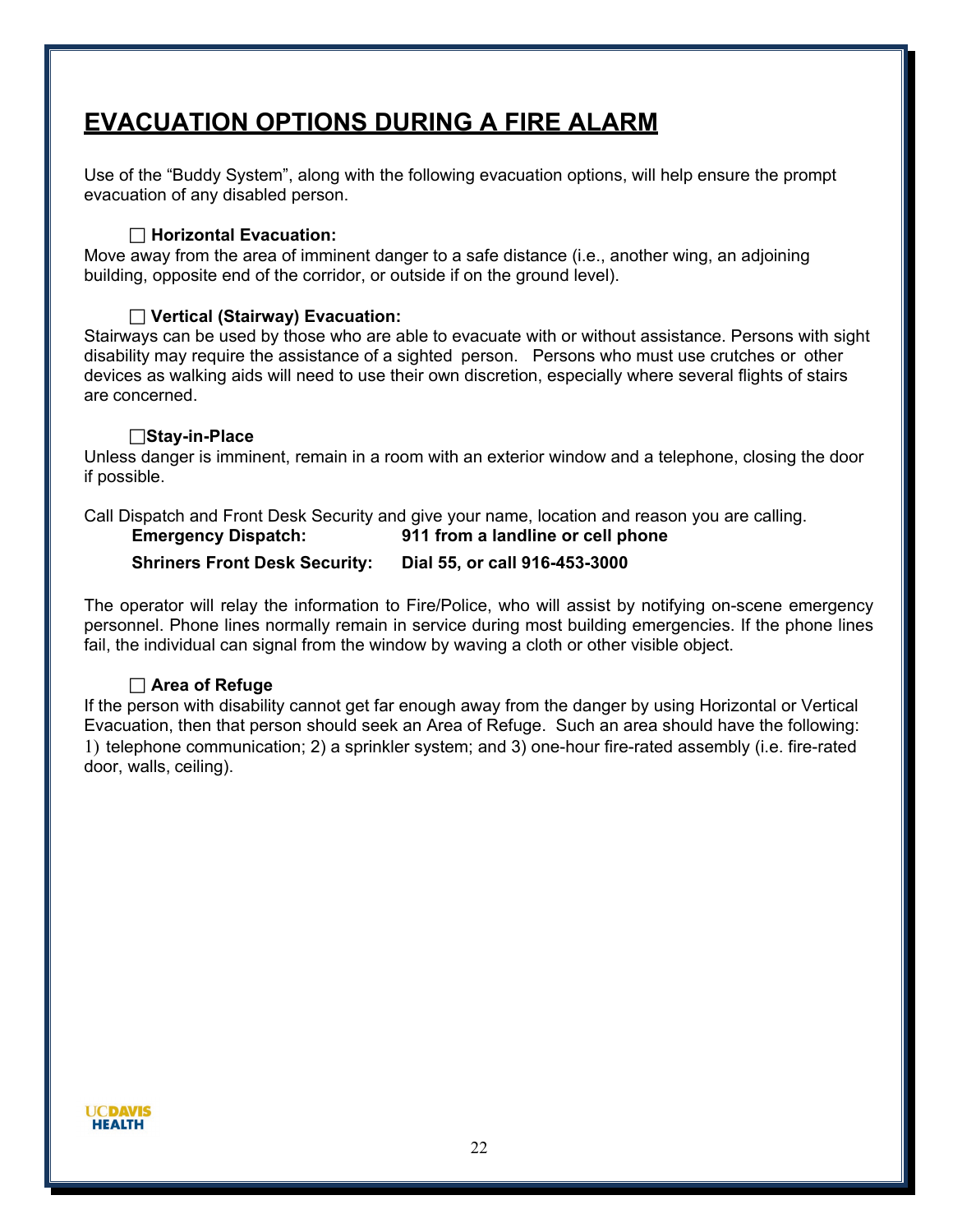#### **DISABILITY GUIDELINES**

Prior planning and practicing of emergency evacuation routes are important to ensure safe evacuation.

#### **Mobility Impaired (Wheelchair)**

Persons using wheelchairs should Stay-in-Place, or move to an Area-of-Refuge with their assistant when the alarm sounds. The evacuation assistant should then proceed to the evacuation assembly point outside the building and tell emergency personnel the location of the person with disability. If the person with disability is alone, he/she should phone 911. He/she should give their present location and need of assistance or the Area-of-Refuge to which they are headed.

#### **Mobility Impaired (Non-Wheelchair)**

Persons with mobility impairments, who are able to walk independently, may be able to negotiate stairs in an emergency with minor assistance. If danger is imminent, the individual should wait until the heavy traffic has cleared before attempting the stairs. If there is no immediate danger (detectable smoke, fire or unusual odor), the person with disability may choose to stay in the building, using the other options, until emergency personnel arrive.

#### **Hearing Impaired**

Most buildings on campus are equipped with fire alarm horns/strobes that sound the alarm and flash strobe lights. The strobe lights are for hearing-impaired persons. Persons with hearing impairments may not notice or hear emergency alarms and will need to be alerted of emergency situations. Contact EH&S or your Safety Officer if an upgrade strobe-light-is-needed.

#### **Visually Impaired**

Most buildings on campus are equipped with fire alarm horn/strobes that sound the alarm and flash strobe lights. The horn is for sight-impaired persons. Most people with a visual impairment will be familiar with their immediate surroundings and frequently-traveled routes. Since the emergency evacuation route is likely different from the commonly traveled route, persons who are visually impaired may need assistance in evacuating. The assistant should offer assistance to the individual with visual impairment and guide his or her through the evacuation route.

Faculty, staff, or students with disability need to make their location known. Faculty, staff or students with disability should register their room number and description of disability with the MSO/SUPERVISOR and Safety Officer. The MSO/SUPERVISOR and Safety Officer will keep this record confidential and make it available only to responding emergency personnel for the purpose of locating persons with disability during an emergency.

To ensure the list is up-to-date, the faculty, staff or student with disability will notify the MSO/SUPERVISOR and Safety Officer anytime he/she moves to another room in the building.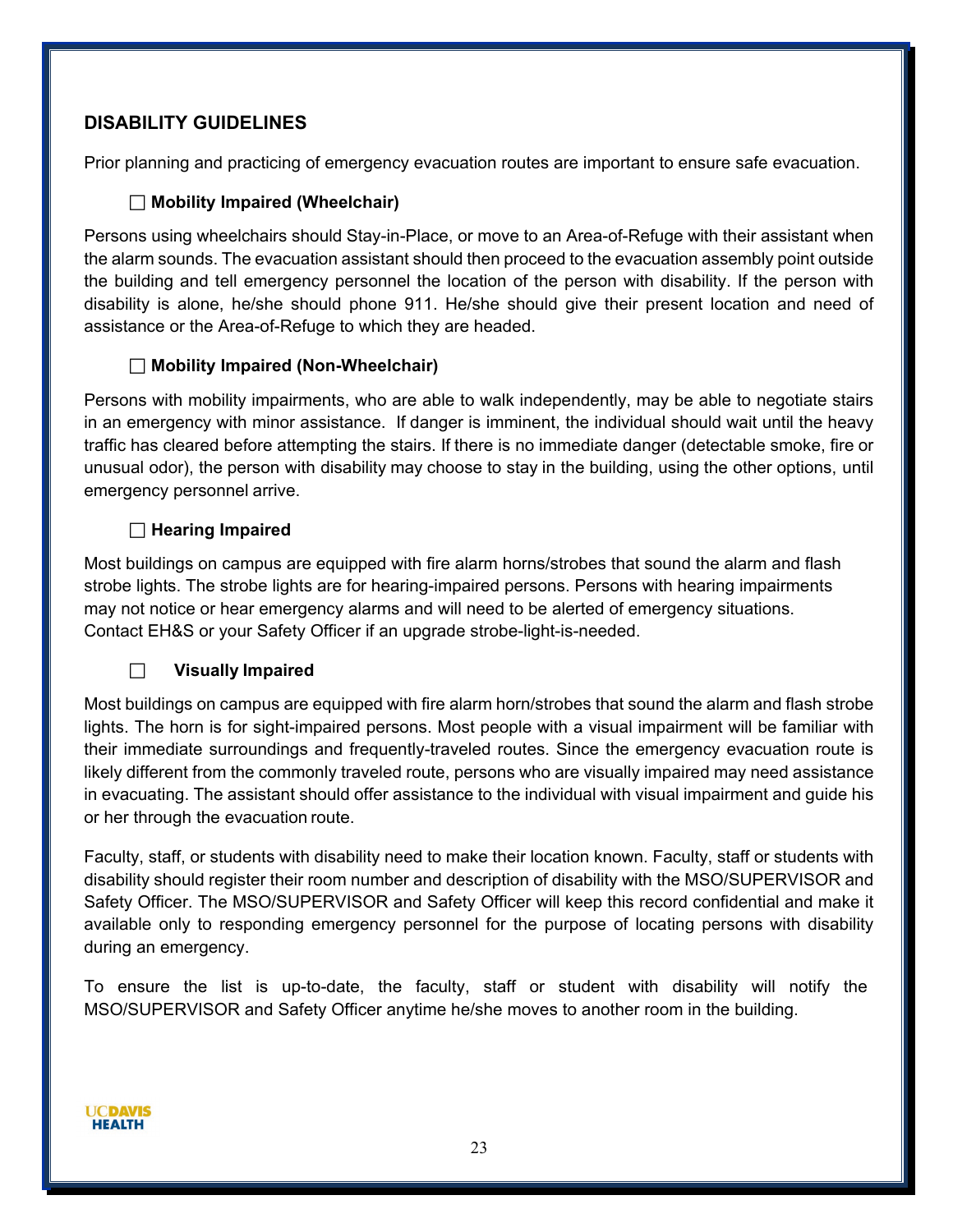#### **ELEVATOR EMERGENCY**

If the elevator malfunctions, use the Emergency Telephone to call for assistance.

If trapped in an elevator:

- $\geq$  Do not attempt to open the elevator door
- $\triangleright$  Use the emergency telephone to call for assistance.
- $\triangleright$  Press the alarm button.

**Fire Department: 911 from a landline or cell phone Shriners Front Desk Security: Dial 55, or call 916-453-3000**

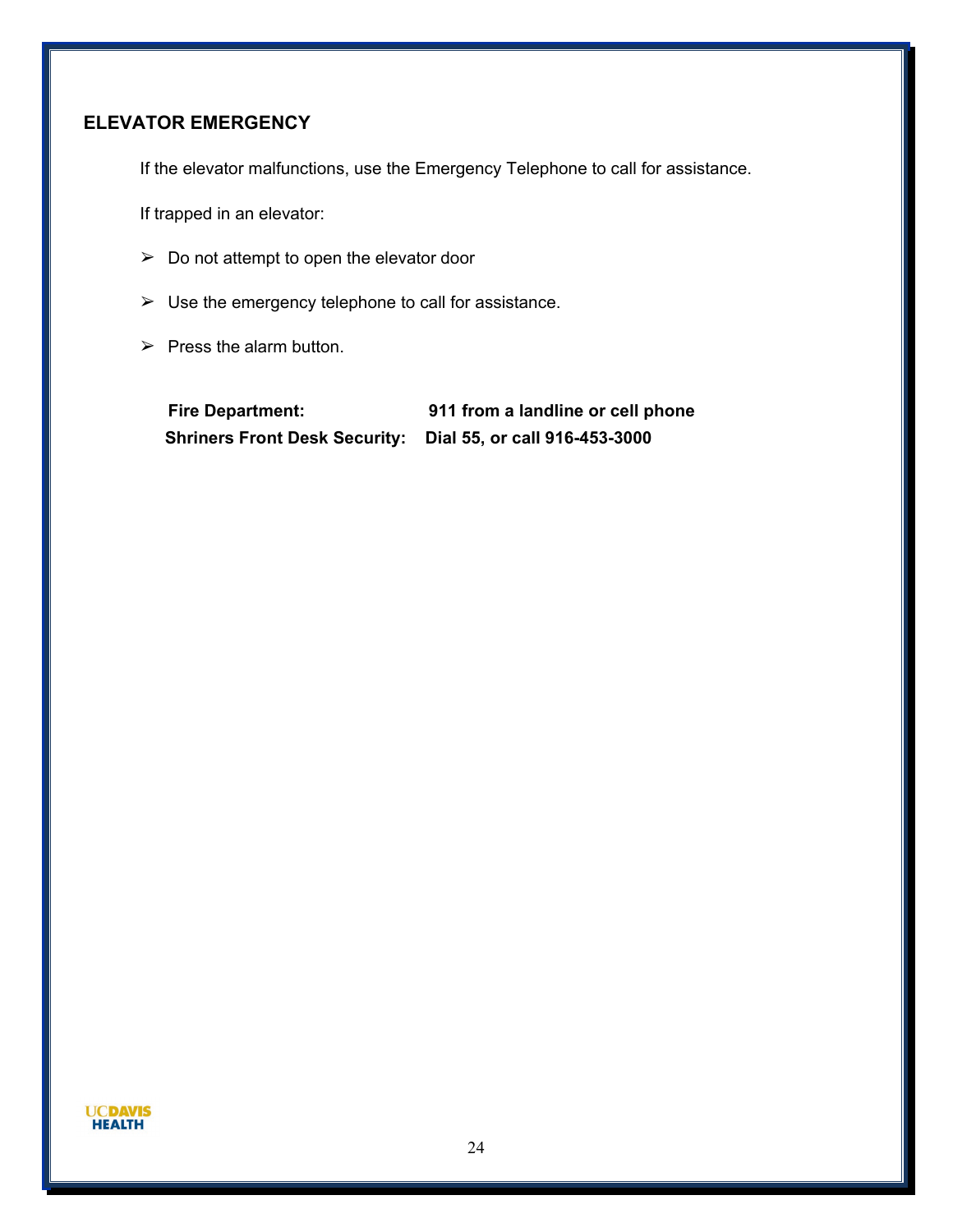## <span id="page-24-0"></span>**Additional information about the following topics is provided by the UCD Police Department and EH&S Safety Nets**

- Emergency Procedures <https://police.ucdavis.edu/education-outreach/safety-tips>
	- Suspicious Activities
	- **Angry Clients**
	- Personal Security
- Safety Net #52 Emergency Medical Care [http://safetyservices.ucdavis.edu/safetynet/emergency-medical](http://safetyservices.ucdavis.edu/safetynet/emergency-medical-care)[care](http://safetyservices.ucdavis.edu/safetynet/emergency-medical-care)
- Safety Net #127 Biological Spills [http://safetyservices.ucdavis.edu/safetynet/biological-and-biohazardous-spill](http://safetyservices.ucdavis.edu/safetynet/biological-and-biohazardous-spill-response)[response](http://safetyservices.ucdavis.edu/safetynet/biological-and-biohazardous-spill-response)
- Safety Net #13 Chemical Spills <http://safetyservices.ucdavis.edu/safetynet/guidelines-chemical-spill-control>
- Safety Net #37 Radioactive Spills <https://safetyservices.ucdavis.edu/safetynet/radioactive-spills-splashes-decontamination>
- Safety Net #109 Power Outages [http://safetyservices.ucdavis.edu/safetynet/power](http://safetyservices.ucdavis.edu/safetynet/power-outages)**[outages](http://safetyservices.ucdavis.edu/safetynet/power-outages)**

*It is important to understand that you will not be notified of every incident that UC Davis Police or Fire responds to. In a campus-wide emergency, communications may be sent out one or all of the ways listed above and will vary depending on the incident.*

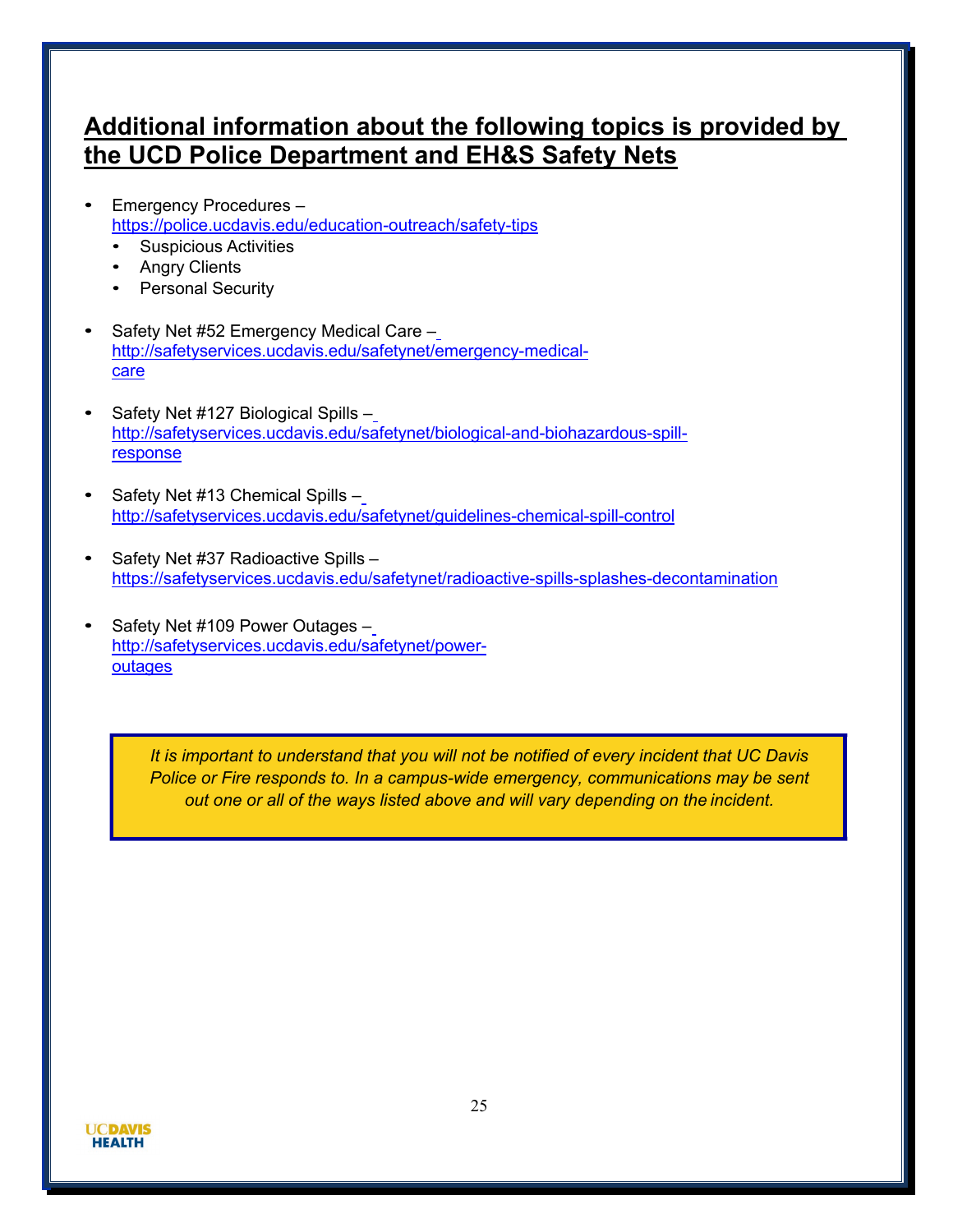## <span id="page-25-0"></span>**COMMUNICATIONS FOR CAMPUS-WIDE EMERGENCIES**

In the event of a major emergency, there are multiple ways to distribute life-saving and other important information. Familiarize the individuals in your department with these communication methods:

#### • **Sign up in advance to receive UC Davis WarnMe messages**

This emergency notification service provides students and employees with timely information and instructions during emergencies. UC Davis WarnMe can send alerts by e-mail, text, telephone and cell phone messaging. To deliver messages, WarnMe uses employees' work contact information from the university's online directory, students' e-mail addresses and personal contact information you voluntarily provide. Register and update your information at [http://warnme.ucdavis.edu.](http://warnme.ucdavis.edu/)

• **Check the University homepage** [www.ucdavis.edu](http://www.ucdavis.edu/) UC Davis posts information about emergencies and other major news on its home page at [www.ucdavis.edu](http://www.ucdavis.edu/)**.** News can also be found at [www.news.ucdavis.edu](http://www.news.ucdavis.edu/)

#### • **Check official UC Davis social media channels**

UC Davis posts emergency information on its official social media channels. These channels include twitter, Facebook, Instagram and Snapchat. You can subscribe to updates from UC Davis by liking or following the channels. You can find all of the University's official social media channels at [https://www.ucdavis.edu/social-media.](https://www.ucdavis.edu/social-media)

#### • **Call the Emergency Status Line: (916) 734-2555 (Sacramento Campus)**

The Emergency Status Line provides a brief recorded telephone message about the status of the Davis campus in an emergency. Messages will indicate the emergency's nature, and provide brief instructions. As more information becomes available, messages will point to additional information sources, such as the UC Davis home page.

#### • **Follow reports in the news media**

UC Davis works with the news media to share information about emergencies and provide direction to the university community. KFBK Radio in Sacramento (93.1 FM / 1530 AM) is the primary station for the federal Emergency Alert System for several area counties.

*In a campus-wide emergency, the campus may communicate using one or all of the above methods of communication depending on the incident. You will not be notified of every incident to which the UC Davis Police or Fire departments responds.*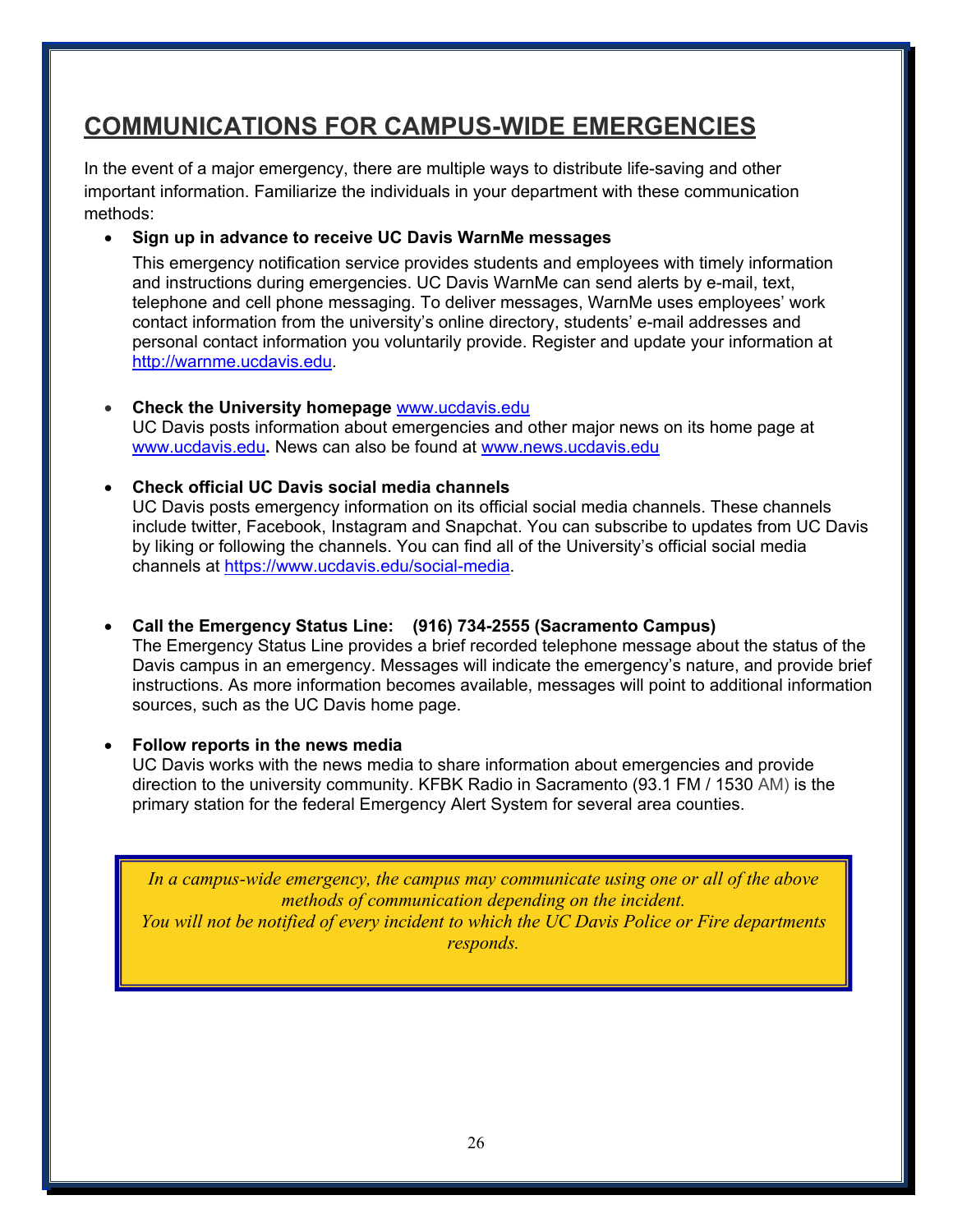## <span id="page-26-0"></span>**SHELTERING-IN-PLACE**

One of the instructions you may be given in an emergency is to shelter-in-place. Shelter-in-place is used mainly for hazardous materials incidents and sustained police action, or when it is more dangerous to venture outside than to remain indoors in your current location. This means you should remain indoors until authorities tell you it is safe or you are told to evacuate. The following are guidelines that should be shared with your department's employees.

#### **General Guidelines on how to Shelter-in-Place**

- Select a small, interior room, with no or few windows, ideally with a hard-wired telephone (cellular telephone equipment may be overwhelmed or damaged during an emergency).
- Close and lock all windows and exterior doors.
- Review your EAP, inspect your workplace emergency kits if you have them.
- Do not exit the building until instructed to do so by campus officials.
- Check for status updates using the resources detailed in the section, "Communications for Campus Wide Emergencies".

#### **Specific for a Hazardous Material Incident**

- Turn off all fans, heating and air conditioning systems.
- If possible, seal all cracks around the door and any vents into the room.
- If you are in your car, close windows and turn off vents and air conditioning.

*In an incident requiring you to shelter-in-place, it may take several hours before it is safe to leave your building. It is important to have food and water in your office or work location to*  last a minimum of 24 hours, and preferably up to 72 hours. Having a workplace *preparedness kit is easy to make and a good idea.*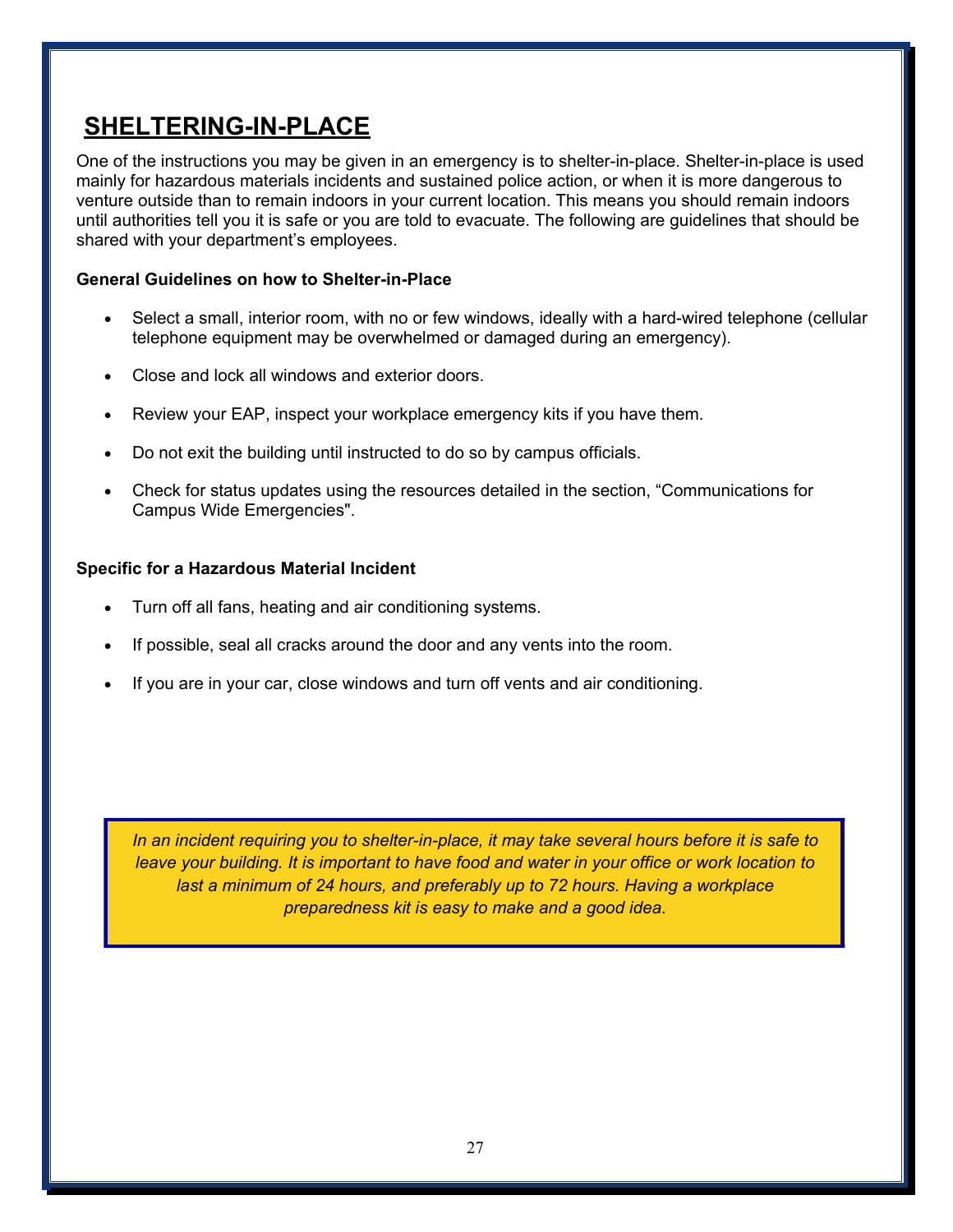## <span id="page-27-0"></span>**COMMUNITY SURVIVAL & STRATEGIES FOR AN ACTIVE SHOOTER**

The UC Davis Police Department hosts workshops for members of the campus community on strategies to increase the likelihood of surviving an active shooter incident. The workshop covers five steps for increasing your chances of surviving an active shooter incidents and also provides demonstrations for attacking the attacker.

It is recommended departments allow two hours release time for employees. Community presentations are available on the Davis and Sacramento campuses throughout the year. To locate or schedule a workshop visit the [UC Davis Police Department](https://police.ucdavis.edu/education-outreach/active-shooter-survival-workshop) website.

In the training, *Community Survival Strategies for an Active Shooter* participants should be aware that the presentation deals with a very sensitive subject and uses actual audio tape from the 9-1-1 call at the Columbine shootings. Participants will also have the opportunity to see different types of firearms and should be prepared to hear what an actual gunshot sounds like.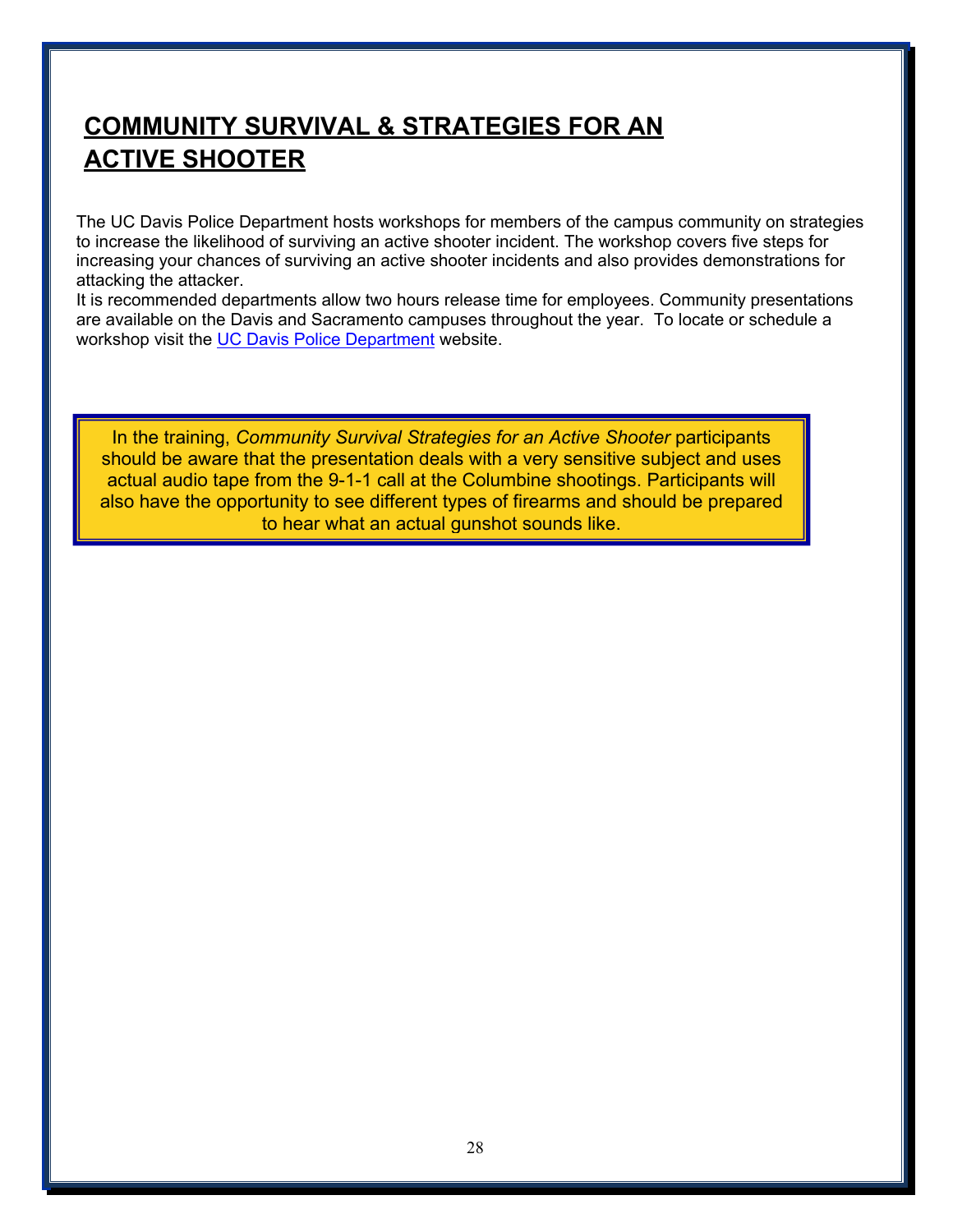## **DEPARTMENT ROLL CALL:**

#### **Office Location:**

**UNIT LAB SUPERVISORS** are responsible for maintaining a current list of personnel in their unit, This form can be used, or, if your department currently has a directory, you can format it into a roll sheet with room and building location and attach it to the EAP. Assembly Area Managers and DSCs should have a copy to complete roll call during an emergency.

| <b>Employee Name</b> | Phone | <b>Cell/Other Phone</b> | <b>Building/Room</b> | <b>Status/Location</b> |
|----------------------|-------|-------------------------|----------------------|------------------------|
|                      |       |                         |                      |                        |
|                      |       |                         |                      |                        |
|                      |       |                         |                      |                        |
|                      |       |                         |                      |                        |
|                      |       |                         |                      |                        |
|                      |       |                         |                      |                        |
|                      |       |                         |                      |                        |
|                      |       |                         |                      |                        |
|                      |       |                         |                      |                        |
|                      |       |                         |                      |                        |
|                      |       |                         |                      |                        |
|                      |       |                         |                      |                        |
|                      |       |                         |                      |                        |
|                      |       |                         |                      |                        |
|                      |       |                         |                      |                        |
|                      |       |                         |                      |                        |
|                      |       |                         |                      |                        |
|                      |       |                         |                      |                        |
|                      |       |                         |                      |                        |
|                      |       |                         |                      |                        |
|                      |       |                         |                      |                        |
|                      |       |                         |                      |                        |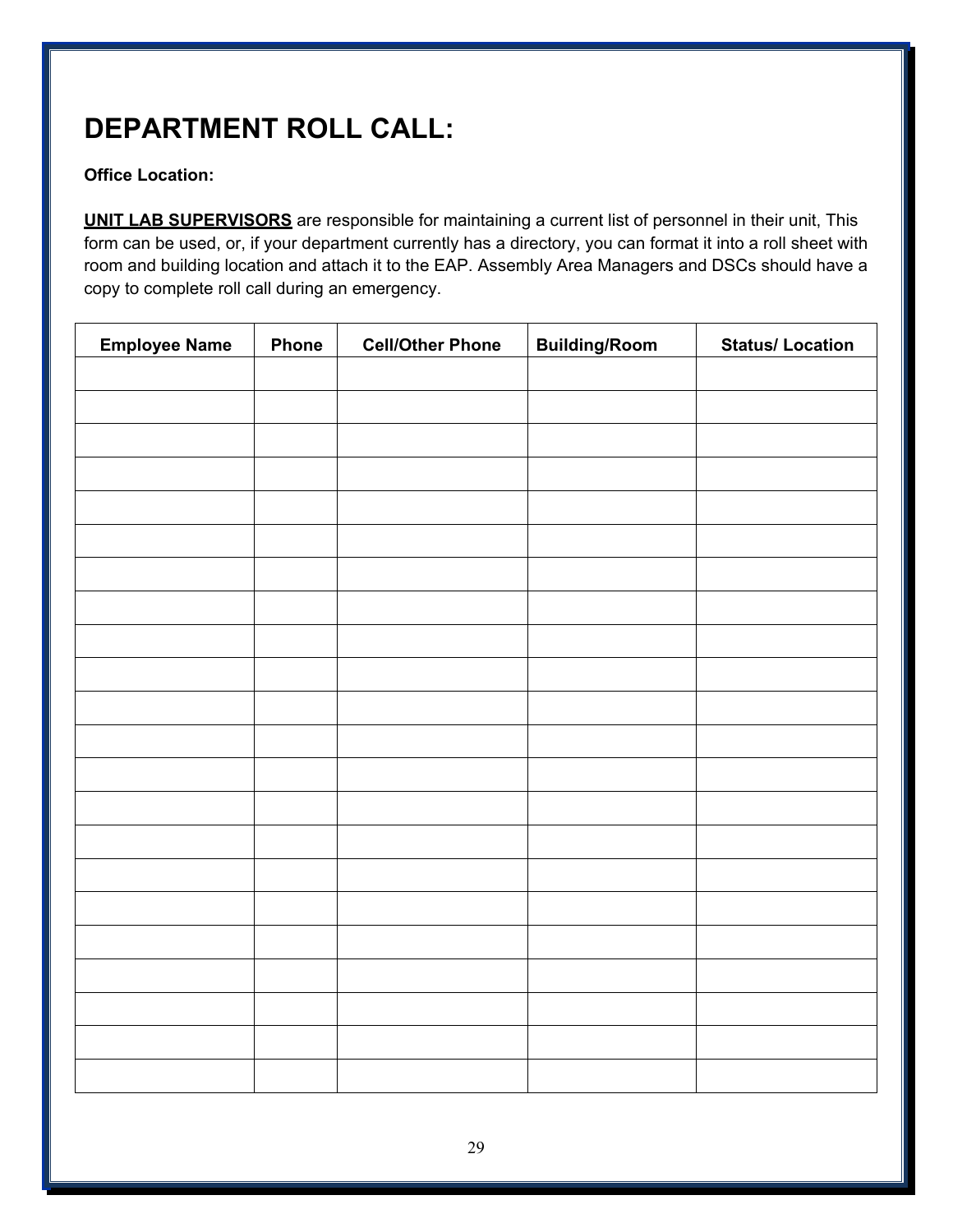|                                                           | 1. Building: Unit(s):<br>Contact: _____________________________                                                        |                                                                                                                                       |  |
|-----------------------------------------------------------|------------------------------------------------------------------------------------------------------------------------|---------------------------------------------------------------------------------------------------------------------------------------|--|
|                                                           |                                                                                                                        | Alternate: _________________________________                                                                                          |  |
| 2. Building: Unit(s):                                     |                                                                                                                        |                                                                                                                                       |  |
|                                                           |                                                                                                                        |                                                                                                                                       |  |
| 3. Building: Unit(s):                                     | Contact: ________________________________                                                                              |                                                                                                                                       |  |
| Phone:                                                    | <u> Albany a Company and State and State and State and State and State and State and State and State and State and</u> | Alternate: _________________________________                                                                                          |  |
| 4. Building: Unit(s):                                     |                                                                                                                        |                                                                                                                                       |  |
|                                                           |                                                                                                                        |                                                                                                                                       |  |
| 5. Building: Unit(s):                                     | Contact: _________________________________                                                                             |                                                                                                                                       |  |
| <b>Phone:</b>                                             | <u> Alexander (Alexander Company) et al.</u>                                                                           |                                                                                                                                       |  |
| 6. Building: Unit(s):                                     |                                                                                                                        |                                                                                                                                       |  |
| Phone:                                                    | <u> 1980 - Johann Barnett, fransk kongresu</u>                                                                         |                                                                                                                                       |  |
| 7. Building: Unit(s):                                     |                                                                                                                        |                                                                                                                                       |  |
| <b>Phone:</b>                                             |                                                                                                                        | Alternate: __________________________________                                                                                         |  |
| 8. Building: Unit(s):                                     |                                                                                                                        |                                                                                                                                       |  |
| <u> 1989 - Johann Barnett, fransk politiker (d. 1989)</u> | Phone:                                                                                                                 | <b>Phone:</b><br><u> Alexandria de la contrada de la contrada de la contrada de la contrada de la contrada de la contrada de la c</u> |  |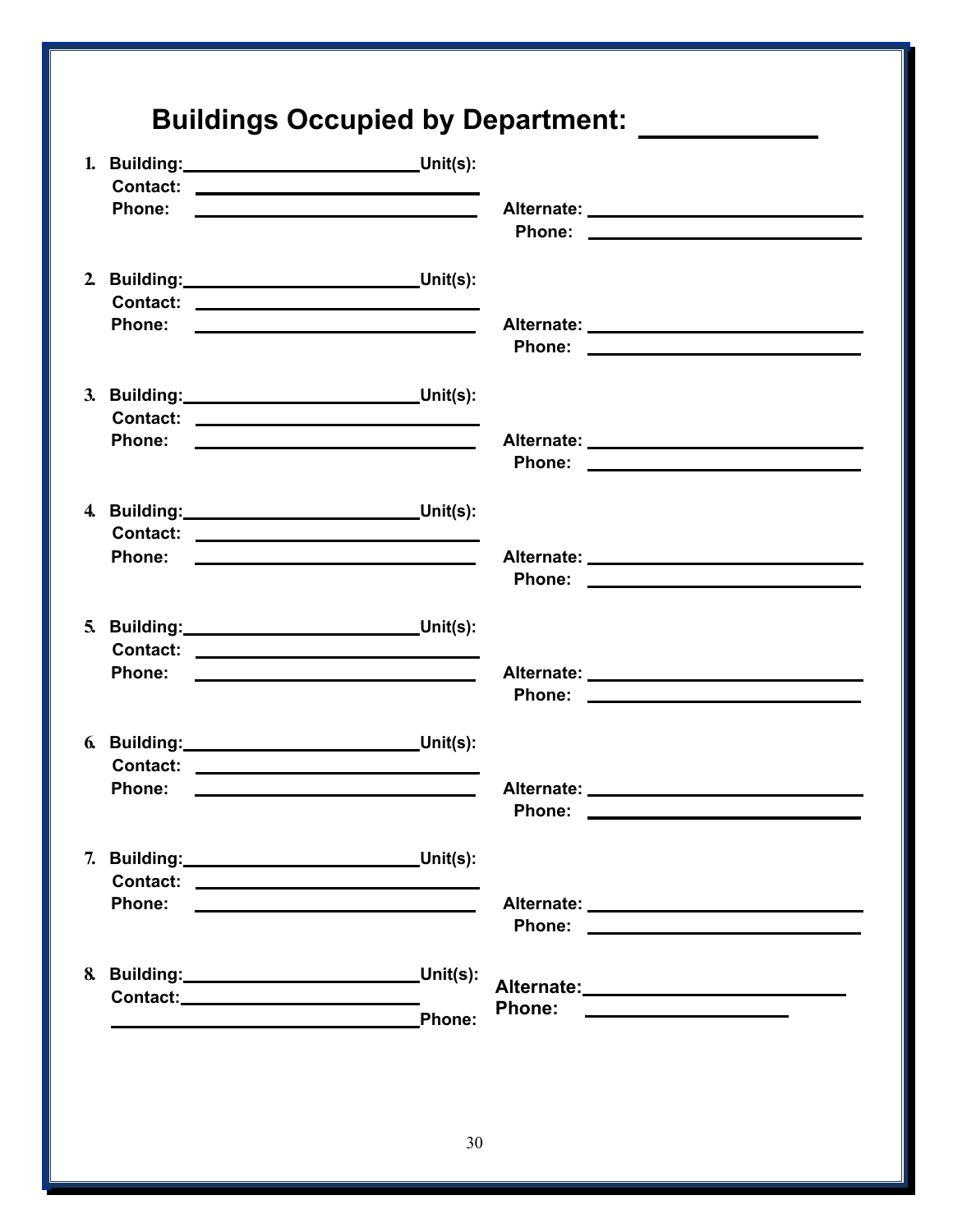## **INSERT MAP(S) HERE**